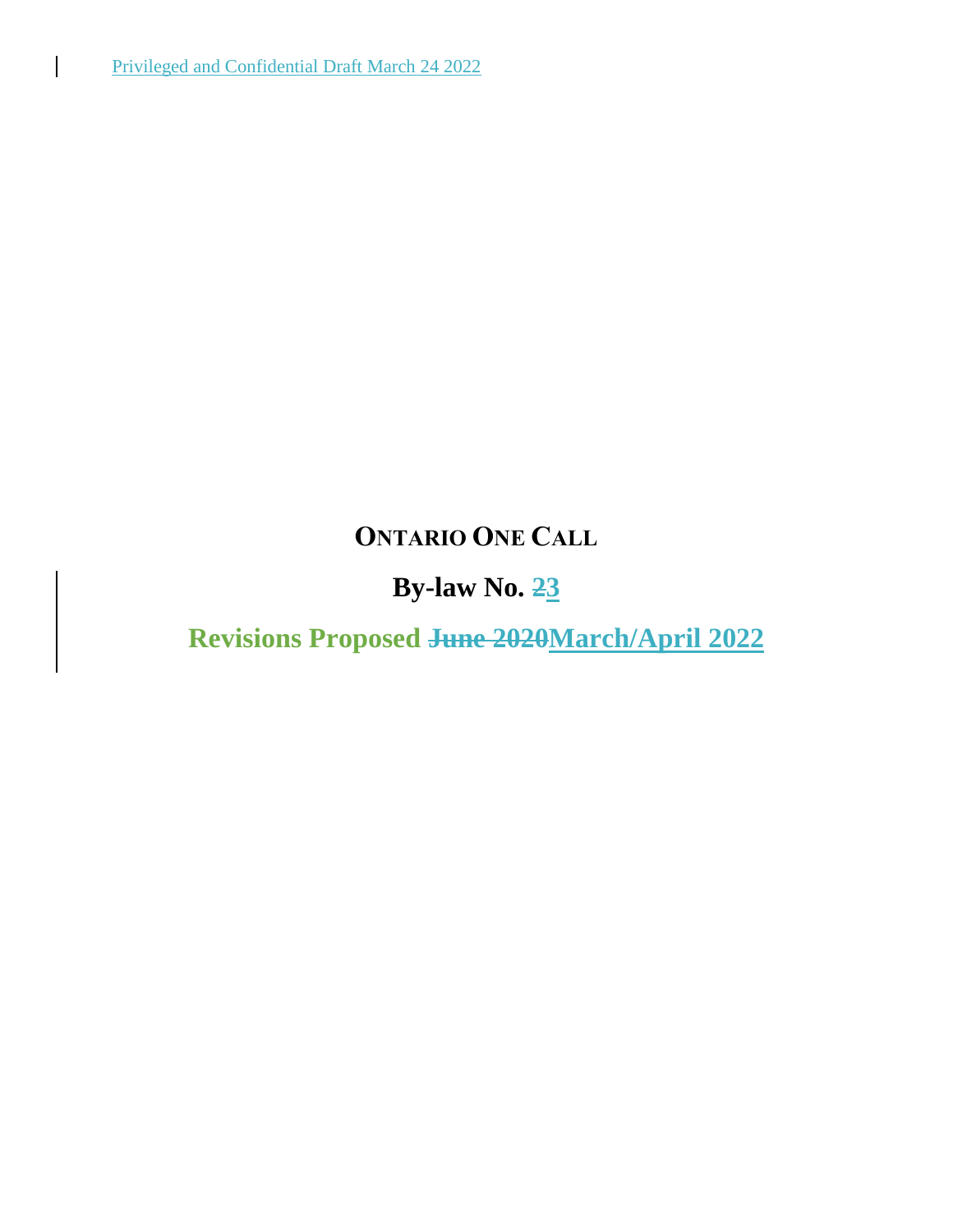$\overline{\phantom{a}}$ 

# **TABLE OF CONTENTS**

# **Page**

| Section 1.01  |  |
|---------------|--|
|               |  |
| Section 2.01  |  |
| Section 2.02  |  |
|               |  |
| Section 3.01  |  |
|               |  |
| Section 4.01  |  |
|               |  |
| Section 5.01  |  |
|               |  |
| Section 6.01  |  |
|               |  |
| Section 7.01  |  |
| Section 7.02  |  |
|               |  |
| Section 8.01  |  |
|               |  |
| Section 9.01  |  |
|               |  |
| Section 10.01 |  |
| Section 10.02 |  |
| Section 10.03 |  |
| Section 10.04 |  |
| Section 10.05 |  |
| Section 10.06 |  |
|               |  |
| Section 11.01 |  |
| Section 11.02 |  |
| Section 11.03 |  |
| Section 11.04 |  |
| Section 11.05 |  |
| Section 11.06 |  |
| Section 11.07 |  |
| Section 11.08 |  |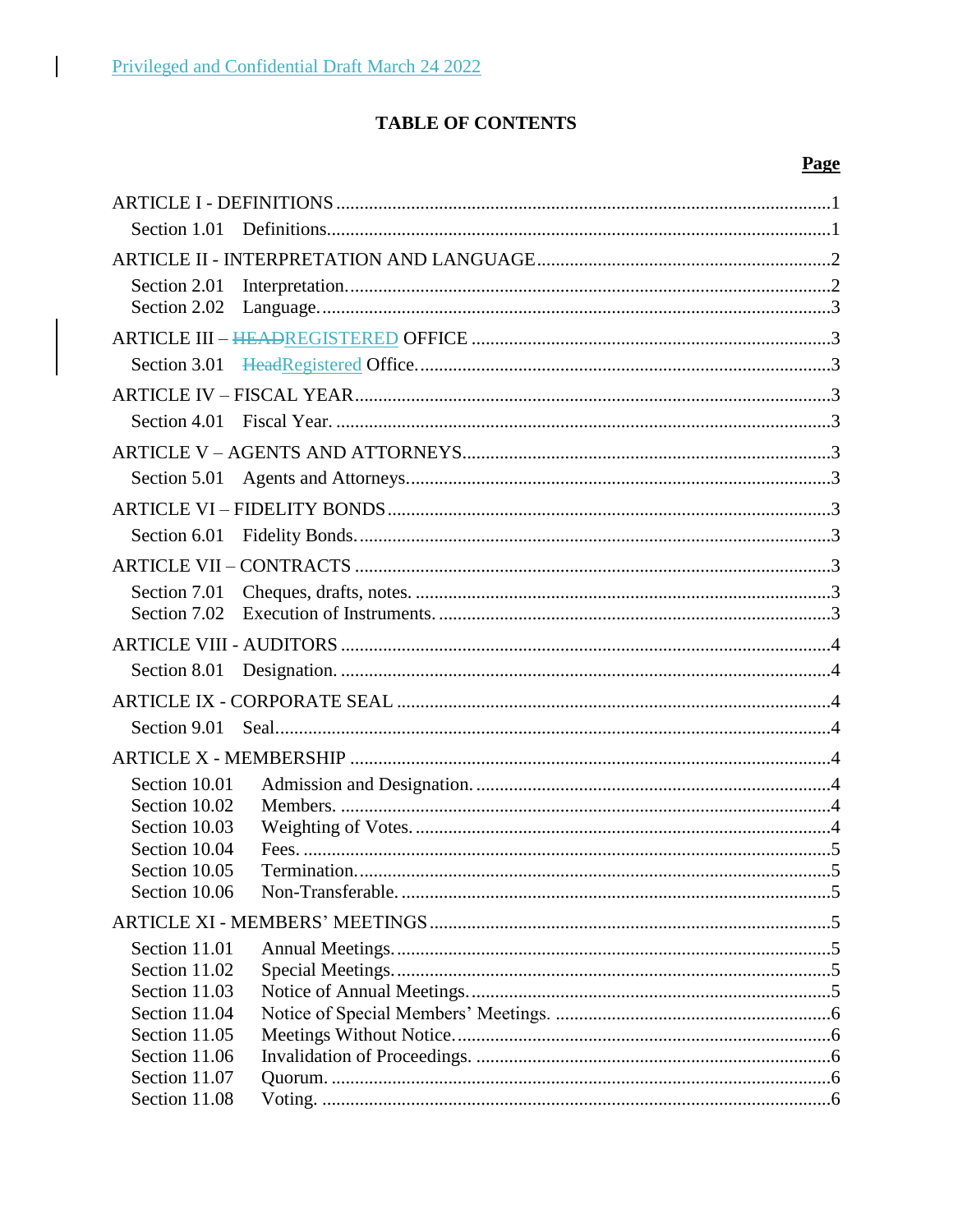| Section 11.09 |         |  |
|---------------|---------|--|
| Section 11.10 |         |  |
| Section 11.11 |         |  |
|               |         |  |
| Section 12.01 |         |  |
| Section 12.02 |         |  |
| Section 12.03 |         |  |
| Section 12.04 |         |  |
| Section 12.05 | Consent |  |
| Section 12.06 |         |  |
|               |         |  |
|               |         |  |
|               |         |  |
|               |         |  |
| Section 13.01 |         |  |
| Section 13.02 |         |  |
| Section 13.03 |         |  |
| Section 13.04 |         |  |
| Section 13.05 |         |  |
| Section 13.06 |         |  |
| Section 13.07 |         |  |
| Section 13.08 |         |  |
| Section 13.09 |         |  |
| Section 13.10 |         |  |
|               |         |  |
| Section 14.01 |         |  |
| Section 14.02 |         |  |
|               |         |  |
| Section 15.01 |         |  |
| Section 15.02 |         |  |
| Section 15.03 |         |  |
| Section 15.04 |         |  |
| Section 15.05 |         |  |
| Section 15.06 |         |  |
| Section 15.07 |         |  |
| Section 15.08 |         |  |
| Section 15.09 |         |  |
| Section 15.10 |         |  |
| Section 15.11 |         |  |
|               |         |  |
| Section 16.01 |         |  |
| Section 16.02 |         |  |
| Section 16.03 |         |  |
|               |         |  |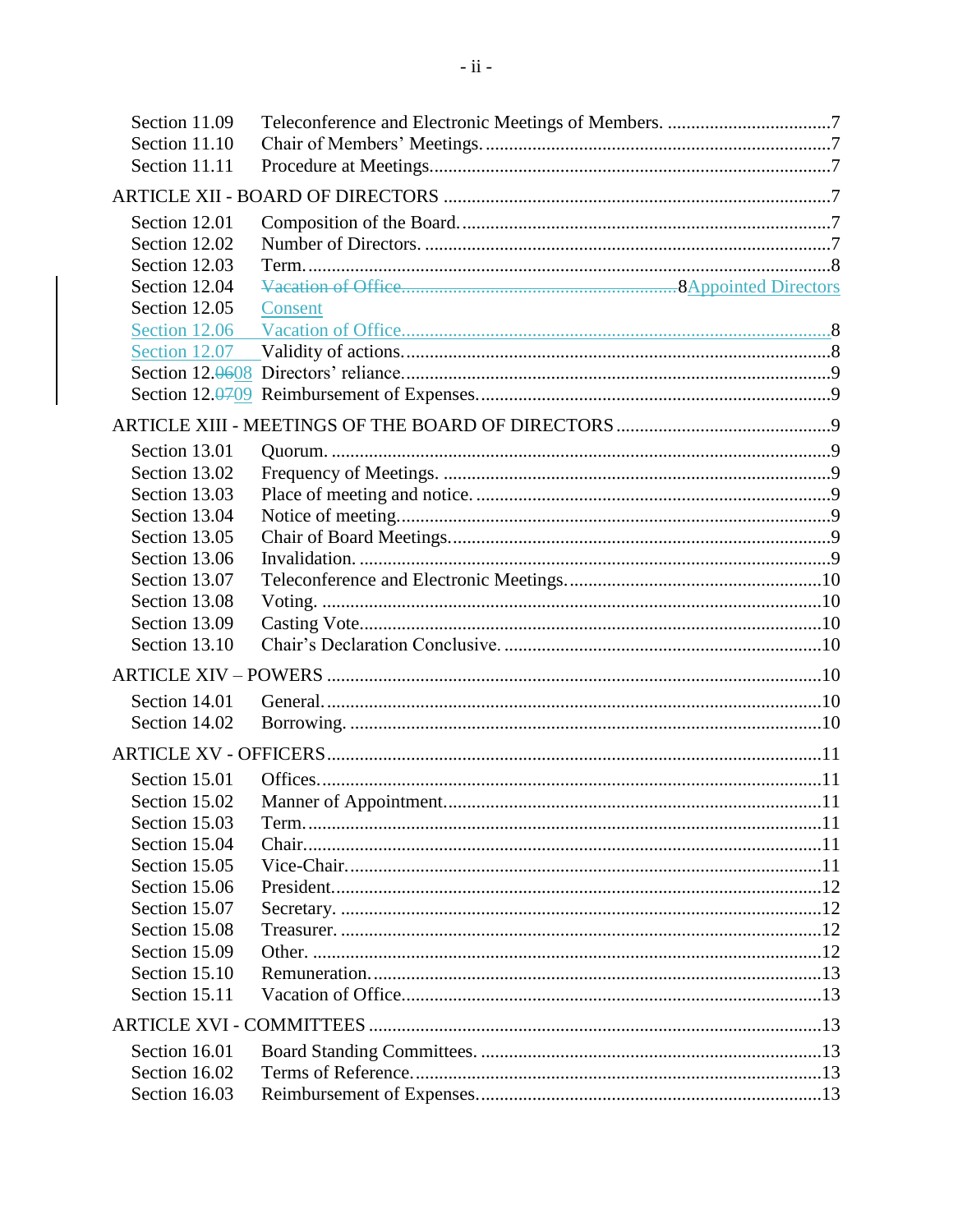| Section 16.04 |                                                              |  |
|---------------|--------------------------------------------------------------|--|
| Section 16.05 |                                                              |  |
| Section 16.06 |                                                              |  |
| Section 16.07 |                                                              |  |
| Section 16.08 | Human Resources, Governance and Nomination Committee14       |  |
|               |                                                              |  |
|               |                                                              |  |
|               |                                                              |  |
|               |                                                              |  |
| Section 17.01 |                                                              |  |
| Section 17.02 |                                                              |  |
| Section 17.03 |                                                              |  |
| Section 17.04 |                                                              |  |
| Section 17.05 |                                                              |  |
|               |                                                              |  |
| Section 18.01 |                                                              |  |
| Section 18.02 |                                                              |  |
|               | ARTICLE XIX - SERVICES TO BE PROVIDED BY THE CORPORATION  16 |  |
| Section 19.01 |                                                              |  |
| Section 19.02 |                                                              |  |
|               | ARTICLE XX - TERMS AND CONDITIONS AND ENFORCEMENT 18         |  |
| Section 20.01 |                                                              |  |
| Section 20.02 |                                                              |  |
| Section 20.03 |                                                              |  |
|               |                                                              |  |
| Section 21.01 |                                                              |  |
| Section 21.02 |                                                              |  |
| Section 21.03 |                                                              |  |
| Section 21.04 |                                                              |  |
|               |                                                              |  |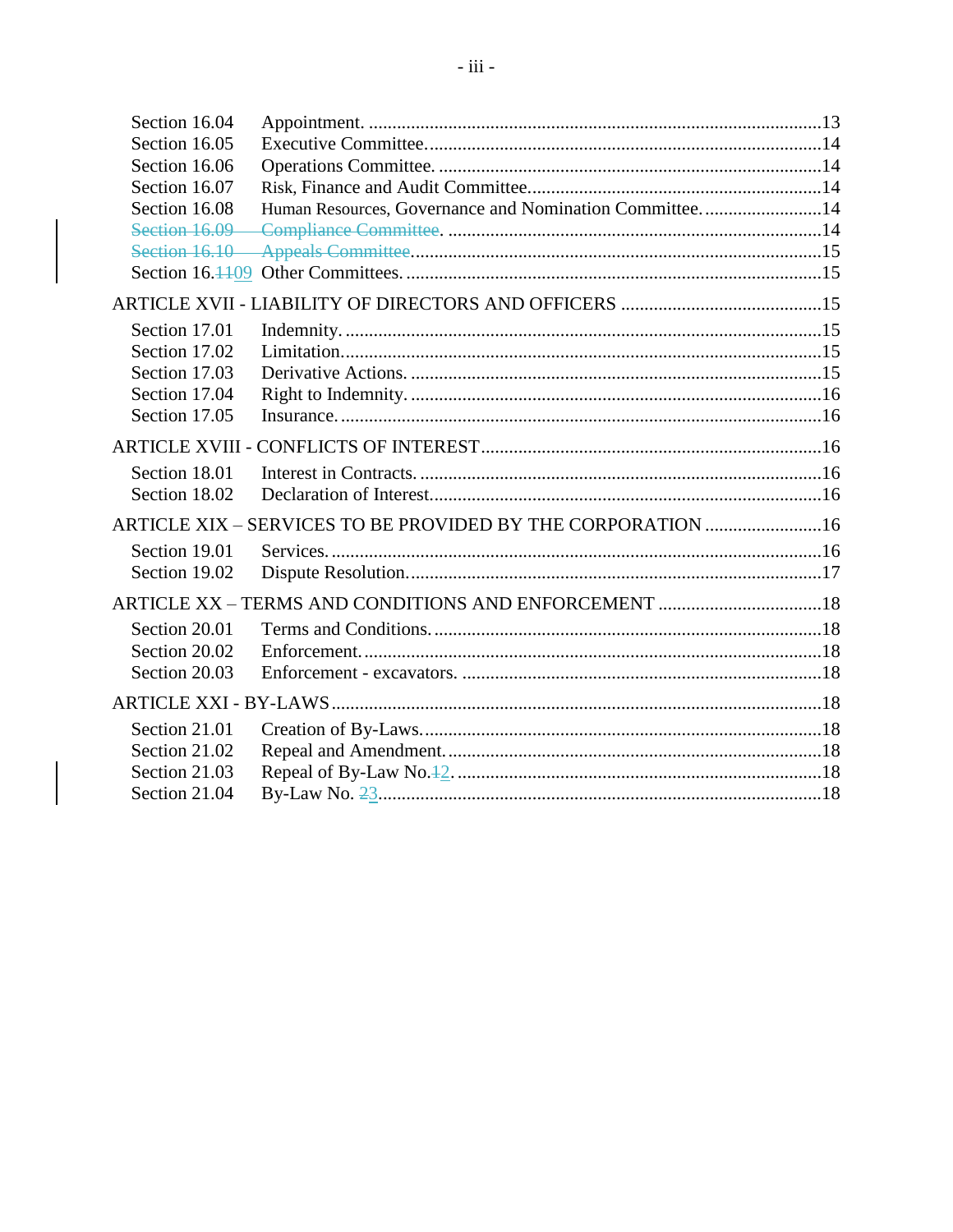#### **ONTARIO ONE CALL**

#### **BY-LAW NO. 23**

#### **Recitals**

**WHEREAS** Ontario One Call (the "Corporation") is a not-for-profit corporation presently governed by the *Ontario Underground Infrastructure Notification System Act, 2012* and by Part III of the *Corporations Act* (Ontario), and will be governed by the the *Not-for-Profit Corporations Act (Ontario)* upon its proclamation to the extent that it does not conflict with the *Ontario Underground Infrastructure Notification System Act, 2012*;

**AND WHEREAS** it is intended that all organizations who are responsible to ensure delivery of "locates" based on requests conducted through Ontario One Callthe Corporation are or become Members of the Corporation;

**AND WHEREAS** five broad membership groups have been identified and include the Gas and Oil Pipeline Industry, the Electricity Industry, the Telecommunications and Cable Industry, the Municipalities and Government Industry and a category of other owners or operators of underground infrastructure ("Others"), and that those organizations are toor must become voting members in the Corporation with rights as prescribed by statute, or such other groups as may be identified in the accompanying Members Bill of Rights and this By-law and be subject to terms and conditions as set out in Schedule 2 to this By-law.;Act or Regulations;

**AND WHEREAS**, subject to the Act and Regulations, it is intended to structure the Board and the voting members to ensure equal representation from each of the first four above voting member groups and to allocate one Board representative for the Others category and two Board representatives to be reserved for suppliers of services to underground infrastructure (eg. excavatorse.g. Excavators) so as to provide for a representative and workable governance model;

**NOW THEREFORE THIS BY-LAW IS HEREBY ENACTED AS BY-LAW NO. 2.**this By-Law is hereby enacted as By-Law No. 3.

#### **ARTICLE I - DEFINITIONS**

Section 1.01 Definitions.

"**Act**" means the *Corporations Act (Ontario)* and when it is proclaimed in force, the *Not-for-Profit Corporations Act (Ontario)* and any successor legislation thereto.

"**Board**" means the board of directors of the Corporation elected in accordance with Article XII of this By-law.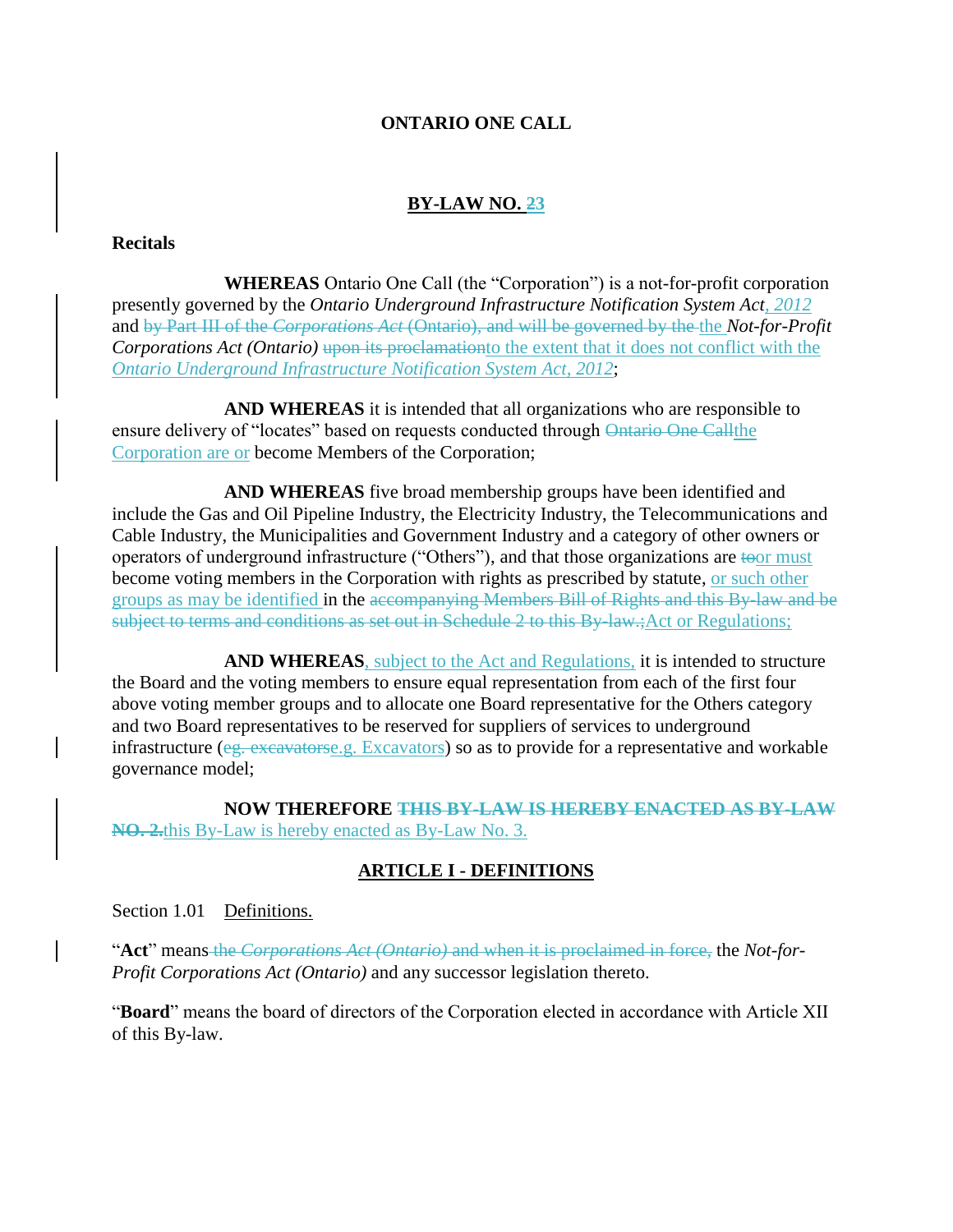"**Dispute Resolution Policy**" means the policy approved from time to time by the Corporation's Board for the purpose of resolving disputes concerning issues identified in the Corporation's Rules.

"**Electricity Industry Members**" means the members of the Electricity Industry as determined by the Nominating Committee and the Executive Director.

"**Excavator**" means any individual, partnership, corporation, public agency or other person or entity that digs, bores, trenches, grades, excavates, moves or breaks earth, rock or other materials in the ground, and "excavation" has a corresponding meaning;

"**Executive Director**" means the person employed by the Corporation as its most senior employee but not on the Board of Directors.

"**Gas and Oil Pipeline Industry Members**" means the members of the Gas and Oil Pipeline Industry as determined by the Nominating Committee and the Executive Director.

"**Members**" means all of the voting members and consisting of the five sub-categories of voting members being (1) Electricity Industry Members; (2) the Gas and Pipeline Industry Members; (3) the Municipal and Government Industry Members; (4) the Telecommunications and Cable Industry Members; and (5) Others.

"**Municipalities and Government Industry Members**" means the members of the Municipality and Government Industry as determined by the Nominating Committee and the Executive Director.

"**One Call Act"** means the *Ontario Underground Infrastructure Notification System Act, 2022.*

"**Policies**" means written directives approved by the Board affecting Members and Excavators referred to in the Rules.

"**Regulations**" means Regulations made under the Act, as may be updated from time to time.

"**Rules**" means the Rules created by the Corporation and posted on its website accessible to Members and Excavators

"**Telecommunication and Cable Industry Members**" means the members of the Telecommunication and Cable Industry as determined by the Nominating Committee and the Executive Director.

**"Voluntary Members**" means persons who are not required under the One Call Act to become Members but choose to voluntarily do so and are admitted to Membership by the Board.

# **ARTICLE II- INTERPRETATION AND LANGUAGE**

Section 2.01 Interpretation. In this By-law, words importing the singular number shall include the plural and vice versa. Words importing the masculine gender shall include the feminine and neuter genders. References to persons shall include firms and corporations.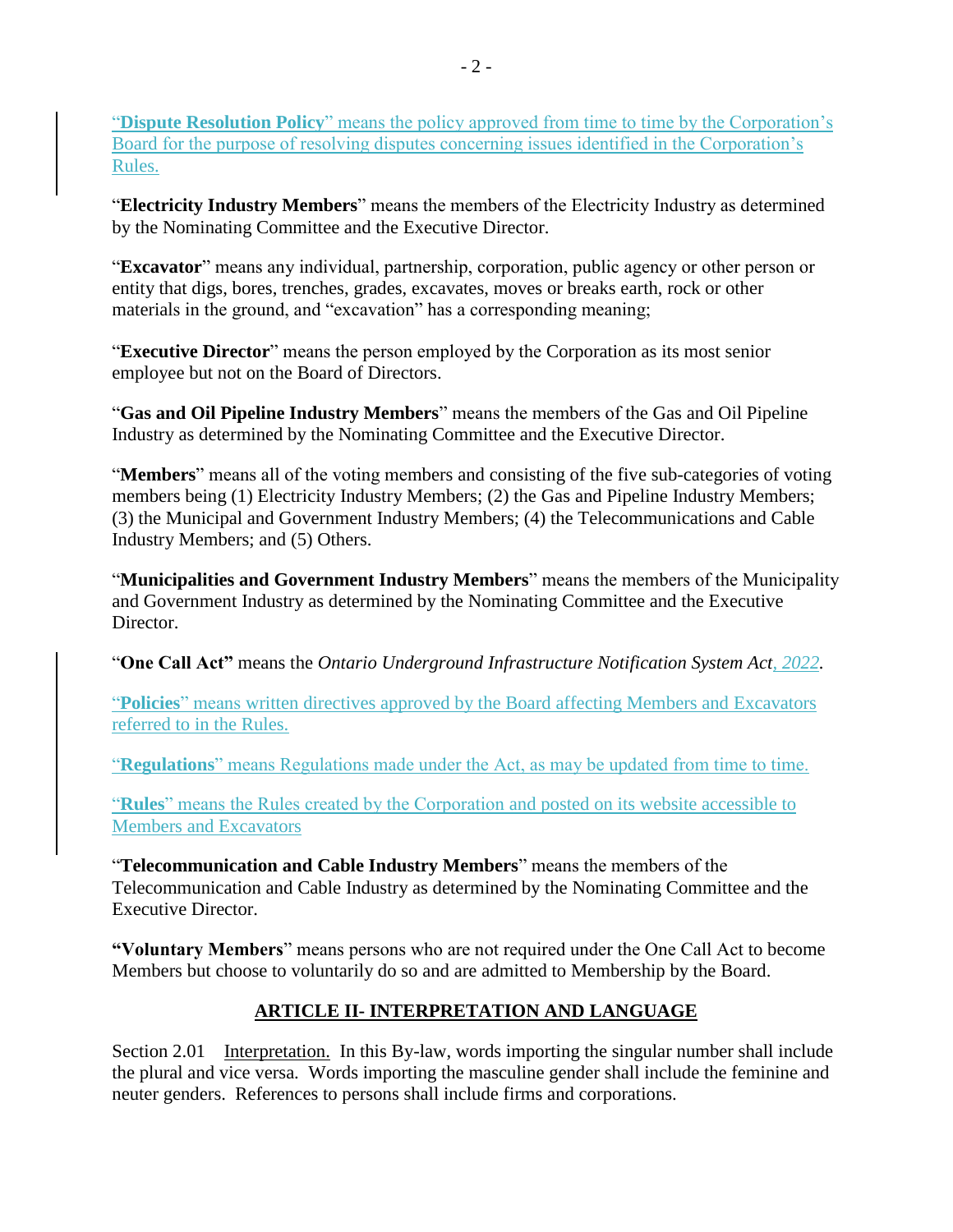Section 2.02 Language. This By-law has been drafted in English; any French language version will be a translation. In the case of conflicting interpretation, the English version shall prevail.

#### **ARTICLE III – HEADREGISTERED OFFICE**

Section 3.01 HeadRegistered Office. The head office of the Corporation shall be 104 Cooper Drive, Unit 1 in the City of Guelph in the Province of Ontario.

### **ARTICLE IV – FISCAL YEAR**

Section 4.01 Fiscal Year. The fiscal year of the Corporation shall terminate on the  $31<sup>st</sup>$  day of December in each year or on such other date as the Board may from time to time by resolution determine.

#### **ARTICLE V– AGENTS AND ATTORNEYS**

Section 5.01 Agents and Attorneys. The Board shall have power from time to time to appoint agents or attorneys for the Corporation in or out of Canada which such powers of management or otherwise (including the power to sub delegate) as may be thought fit and permitted under the Act and the One Call Act.

#### **ARTICLE VI– FIDELITY BONDS**

Section 6.01 Fidelity Bonds. The Board may require such officers, employees and agents of the Corporation as the Board deems advisable to furnish bonds for the faithful discharge of their duties, in such form and with such surety as the Board may form time to time prescribe.

#### **ARTICLE VII – CONTRACTS**

Section 7.01 Cheques, drafts, notes. All cheques, drafts or orders for the payment of money (including electronic fund transfers) and all notes and acceptances and bills or exchange shall be signed by such officer or officers or person or persons, whether or not officers of the Corporation and in such manner as the Board may from time to time designate by resolution.

Section 7.02 Execution of Instruments. Contracts, agreements, deeds, leases, mortgages, hypothecs, charges, conveyances, transfers and assignments of property, releases and discharges for the payment of money or other obligations, conveyances, transfers and assignments of shares, stocks, bonds, debentures, or other securities, agencies, powers of attorney, instruments of proxy, voting certificates, returns, documents, reports, or any other instruments in writing to be executed by the Corporation shall be executed by any two directors or officers of the Corporation, or such other person or persons that the Board may designated by resolution, and any such instruments in writing so signed shall be binding on the Corporation without any further authorization or formality. In addition, the Board may from time to time direct the manner in which the person or persons by whom any particular instrument or class of instruments may or shall be signed. The Board may give the Corporation's power of attorney to any registered dealer in securities for the purposes of transferring and dealing with any stocks, bonds and other securities of the Corporation. The seal of the Corporation, when required, may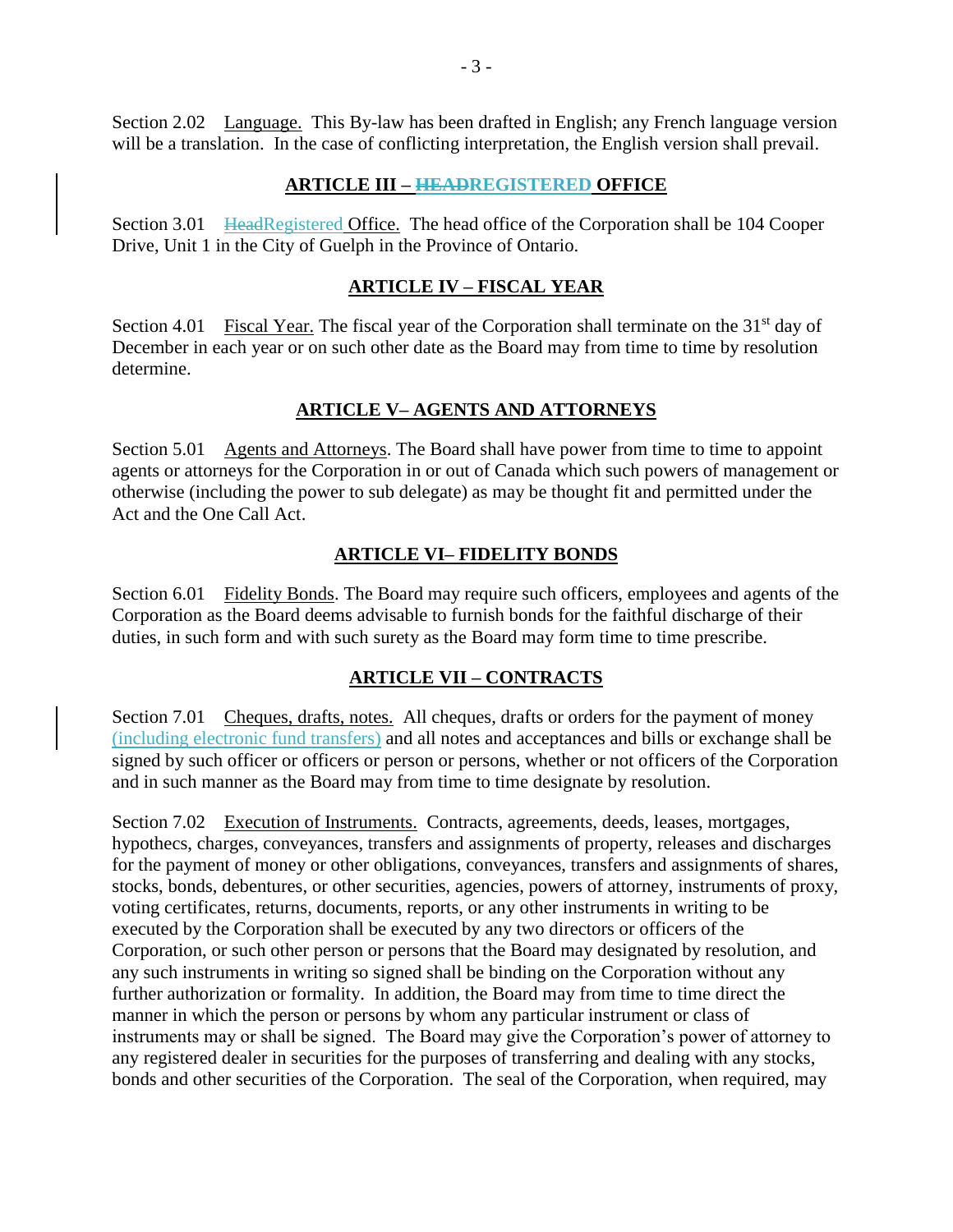be affixed to contracts, documents and instruments in writing signed as aforesaid or by any officer or officers appointed by resolution of the Board.

#### **ARTICLE VIII- AUDITORS**

Section 8.01 Designation. At each annual meeting of the Corporation, the Members shall appoint an auditor to audit the accounts and financial statements of the Corporation for report to the Members at the next annual meeting and to hold office until the next annual meeting, provided that the Board may fill any vacancy in the office of the auditor. If an appointment is not so made, the auditor in office shall continue until a successor is appointed. The remuneration of the auditor shall be fixed by the Board. The auditor may not be a director, officer or employee of the Corporation.

### **ARTICLE IX - CORPORATE SEAL**

Section 9.01 Seal. The The Corporation may have and use a seal. If it does, the seal, an impression whereof is stamped in the margin hereof, shall be the seal of the Corporation.

### **ARTICLE X - MEMBERSHIP**

Section 10.01 Admission and Designation. The persons who have made application for Membership or are deemed to be Members under the One Call Act, shall be admitted to membership in the Corporation by resolution of the Board in one of the following subcategories:

- (a) Electricity Industry Members;
- (b) Gas and Oil Pipeline Industry Members;
- (c) Municipalities and Government Industry Members;
- (d) Telecommunications and Cable Industry Members; and
- (e) Other Members.

Each subcategory of Members ranks equally with the other subcategories of Members. and together represent one class of Members.

Section 10.02 Members. Each Member shall be entitled to attend all Members' meetings ("Members' meetings" shall refer throughout to both annual general meetings of the Members and special meetings of the Members of the Corporation). At all Members' meetings each Member shall be entitled to cast one (1) vote on every question. However, in order to ensure that no one subcategory of Members prevails over the others by size of its membership, the votes will be tabulated on each matter in accordance with Section 10.03 of this By-law. Each Member shall be entitled to cast such vote(s) by proxy through a proxyholder, which proxyholder must be another Member of the Corporation. Each proxy shall be executed in the form provided for in the notice of Members' meeting and deposited with the Secretary of the Corporation prior to the meeting.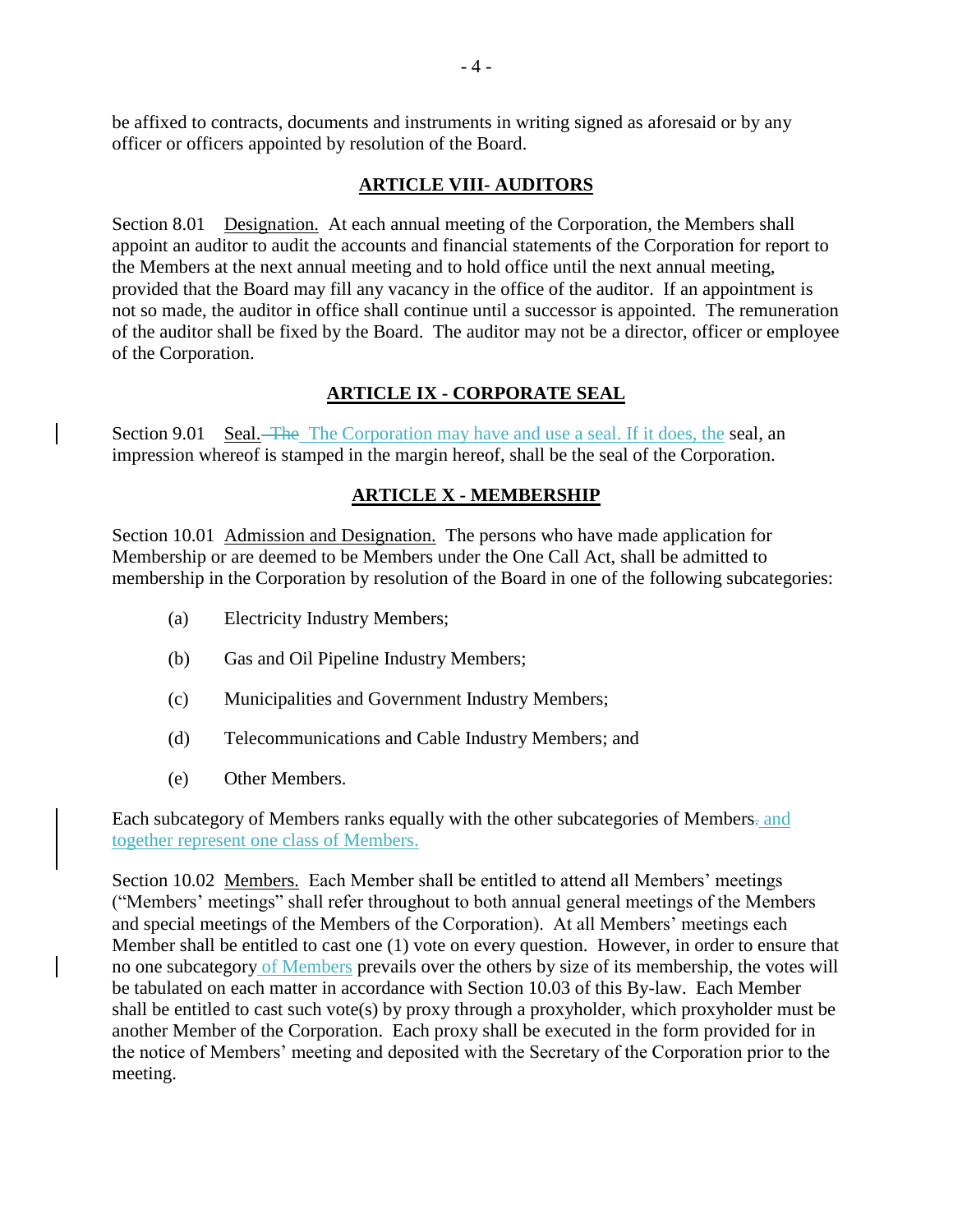Section 10.03 Weighting of Votes. Each of the five subcategories of Members will have 20 votes to be allocated on a pro-rated basis based on each sector's voting. The result of the tabulation from each of the five Member subcategories will decide the matter being voted upon (for example, if 51 or more out of 100 voted yes, then the matter is approved).

Section 10.04 Fees. There shall be no membership fees or dues unless otherwise determined by resolution of the Board.

Section 10.05 Termination. Membership in the Corporation shall be terminated if:

- (a) a corporate member is dissolved or wound-up;
- (b) an individual Member dies or, in the case of a non-individual member that is other than a corporation, ceases to exist; or
- (c) if the Member ceases to own or operate underground infrastructure, unless they notify the Corporation that they wish to become a Voluntary Member.

Section 10.06 Non-Transferable. Membership in the corporation is not transferable.

## **ARTICLE XI- MEMBERS' MEETINGS**

Section 11.01 Annual Meetings. The annual meeting of Members shall be held annually at such time, at such place in Ontario and on such day as shall be determined by the Board. At the annual meeting, the most recent financial statements shall be reviewed, auditors shall be appointed, directors shall be elected in accordance with the provisions hereof, the directors' report shall be received and any other business transacted. All of the transactions as may properly be brought before the annual meeting in accordance with this by-law, the Act, and t the One Call Act shall be done so.

Section 11.02 Special Meetings. Unless otherwise provided in this By-law, special Members' meetings may be called by:

- (a) the Chair of the Corporation upon written request to the Secretary of the Corporation;
- (b) by a majority vote of the Board upon written request to the Secretary of the Corporation, or
- (c) by written request to the Secretary of the Corporation of not less than thirty percent (30%) of all Members eligible to vote.

Upon receipt of such request, the Secretary of the Corporation shall forthwith call the special Members' meeting in accordance with the provisions hereof.

Section 11.03 Notice of Annual Meetings. Notice of the time, date and place of each annual meeting shall be provided to all Members and directors and auditors of the Corporation as hereinafter described. Such notice shall state the general nature of the matters to be considered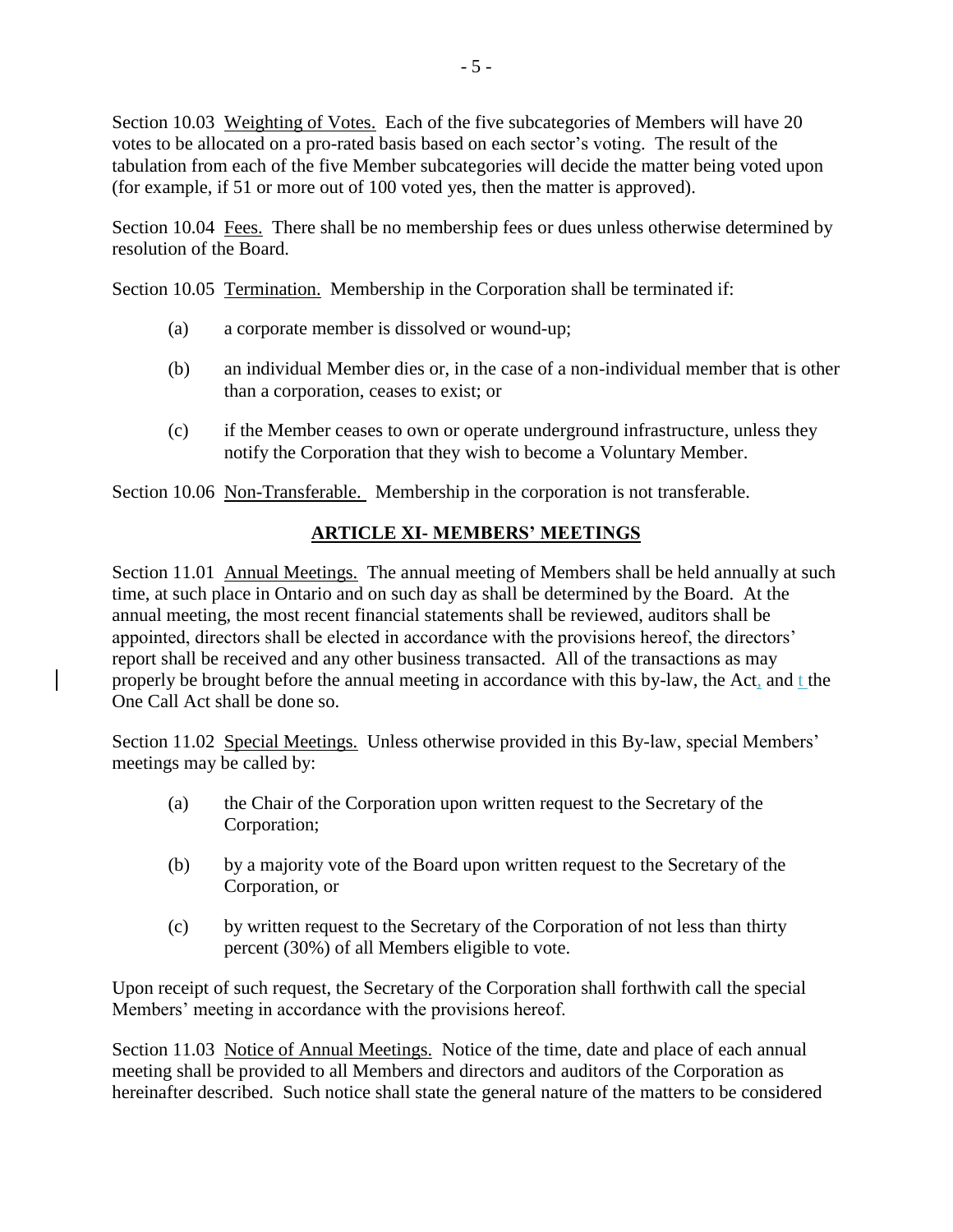at the annual meeting. Notice shall be provided to the Members eligible to vote at their last known addresses as indicated on the membership rolls at the headregistered office of the Corporation by written notification. Notice shall be provided to the Members at their last known addresses by email or other special posting or electronic method at least forty-five (45) days prior to the annual meeting. Only such forms of written notice as are described herein shall be accepted. Subject to the provisions hereof, all notices of an annual meeting shall indicate that Members shall be entitled to vote by proxy as described herein.

Section 11.04 Notice of Special Members' Meetings. Notice of the time, date and place of each special Members' meeting of the Corporation shall be provided to all Members eligible to vote and directors and auditors of the Corporation as hereinafter described. Such notice shall state the nature of the matters to be considered at the special Members' meeting in sufficient detail to allow those Members eligible to vote to form a reasoned judgment in respect of such matters and the notice shall include a draft copy of any resolution or by-law to be considered at such meeting. Notice shall be provided to Members at their last known address indicated on the membership rolls at the headregistered office of the Corporation by written notification. Notice shall be provided to the Members at their last known addresses by email or other special posting or electronic method at least forty-five (45) days prior to the special meeting. Only such forms of written notice as are described herein shall be accepted. Subject to the provisions hereof, all notices of special Members' meetings shall indicate that Members eligible to vote shall be entitled to vote by proxy as described herein.

Section 11.05 Meetings Without Notice. Members' meetings may be held at any time and place without notice if all Members eligible to vote waive in writing the right to notice of such Members' meetings.

Section 11.06 Invalidation of Proceedings. No error or omission in giving notice of any Members' meeting or adjourned members' meeting shall invalidate such meeting or make void any proceeding taken thereat and any Member may at any time waive notice of any such meeting and may ratify, approve and confirm any or all proceedings taken or had thereat. For the purpose of sending notice to any member for any Members' meeting or otherwise, the address of the Member shall be his last address recorded on the membership rolls at the headregistered office of the Corporation.

Section 11.07 Quorum. For a duly constituted meeting of Members to be held, a quorum of at least five (5) of the Members of each of the five subcategories of Members must be present at such meeting in person or represented by proxy.

Section 11.08 Voting. Subject to Sections 10.02 and 10.03 of this By-law, at every Members' meeting, every question, unless otherwise required by the *Act*, the *One Call Act* or bylaws of the Corporation, shall be determined by a majority of votes cast, unless a higher percentage is required by the Act or One Call Act on the question. In the case of a tie, the chair presiding over the Members' meeting shall have the deciding vote on any such matter. Voting shall be by show of hands, except in respect of elections or in situations where a ballot is specifically requested. Any Member eligible to vote may demand a poll and a demand for a poll may be withdrawn at any time prior to the taking thereof. Written resolutions and mail ballots shall be permitted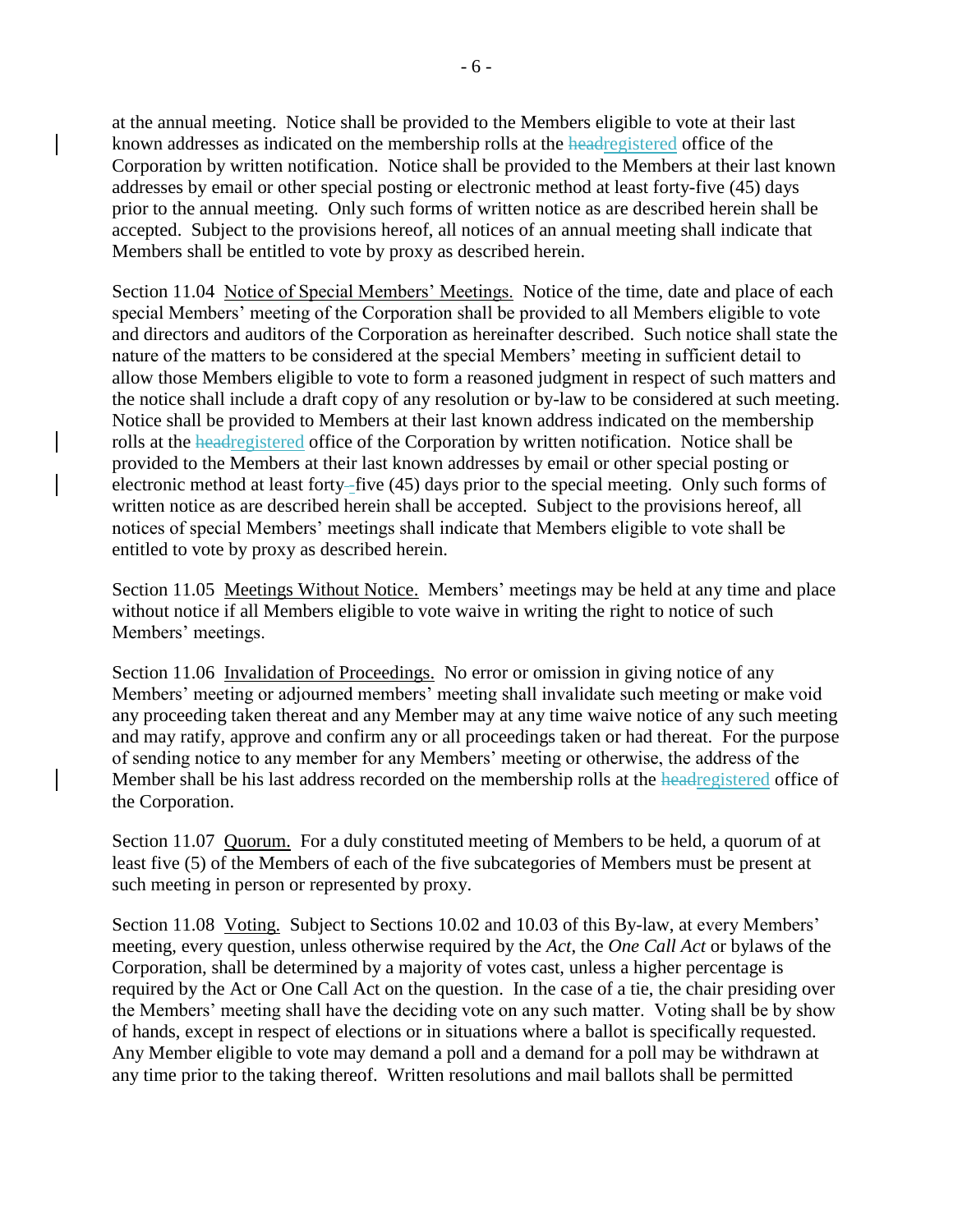except where they involve any matter required by the *Act* or *One Call Act* to be dealt with at a meeting of Members.

Section 11.09 Teleconference and Electronic Meetings of Members. The Members of the Corporation may meet by teleconference or other electronic means provided the votes of members are gathered and recorded in a manner that permits their subsequent verification.

Section 11.10 Chair of Members' Meetings. The chair of any meeting of Members shall be the first mentioned of the following Officers (if appointed) present at the meeting: Chair, Vice-Chair or Treasurer. If none of the foregoing Officers is present, the meeting shall not proceed but shall be rescheduled.

Section 11.11 Procedure at Meetings. The chair of any meeting of Members shall conduct the proceedings thereat in all respects in accordance with the Act and One Call Act.

### **ARTICLE XII- BOARD OF DIRECTORS**

Section 12.01 Composition of the Board. The affairs of the Corporation shall be managed by a Board who may exercise all such powers and do all such acts and things as may be exercised or done by the Corporation and are not by the by-laws or any resolution of the Corporation or by statute expressly directed or required to be done by the Corporation at a meeting of Members or any subcategory of Members. Each director shall be not less than eighteen (18) years of age and have capacityshall not be disqualified under the Act.

Section 12.02 Number of Directors. Until changed in accordance with the Act, or the Regulations, or the Ontario One Call Act the number of elected directors shall consist of sixteen (16thirteen (13) directors or such other number of directors as may be determined from time to time by special resolution. In addition, there will be such number of appointed directors pursuant to the one call act as determined by the Minister.

The elected directors shall be elected from time to time by the Members from among those persons put forward by the Nominating Committee of the Corporation as follows. Three directors will be elected from and represent each of the following four subcategories of Members:

- (a) the Electricity Industry Members;
- (b) the Gas and Oil Pipeline Industry Members;
- (c) the Municipalities and Government Members; and
- (d) the Telecommunications & Cable Industry Members.

In addition, one elected director will be elected from and represent the Others subcategory of Members and three directors will be elected by all Members from the non-Members sector of excavatorsExcavators. The directors representing each of the above Members subcategories and non-Member sector will be elected from a slate of candidates prepared by the Nominating Committee (see Section 17.08). Each Member shall vote to ensure that three directors from each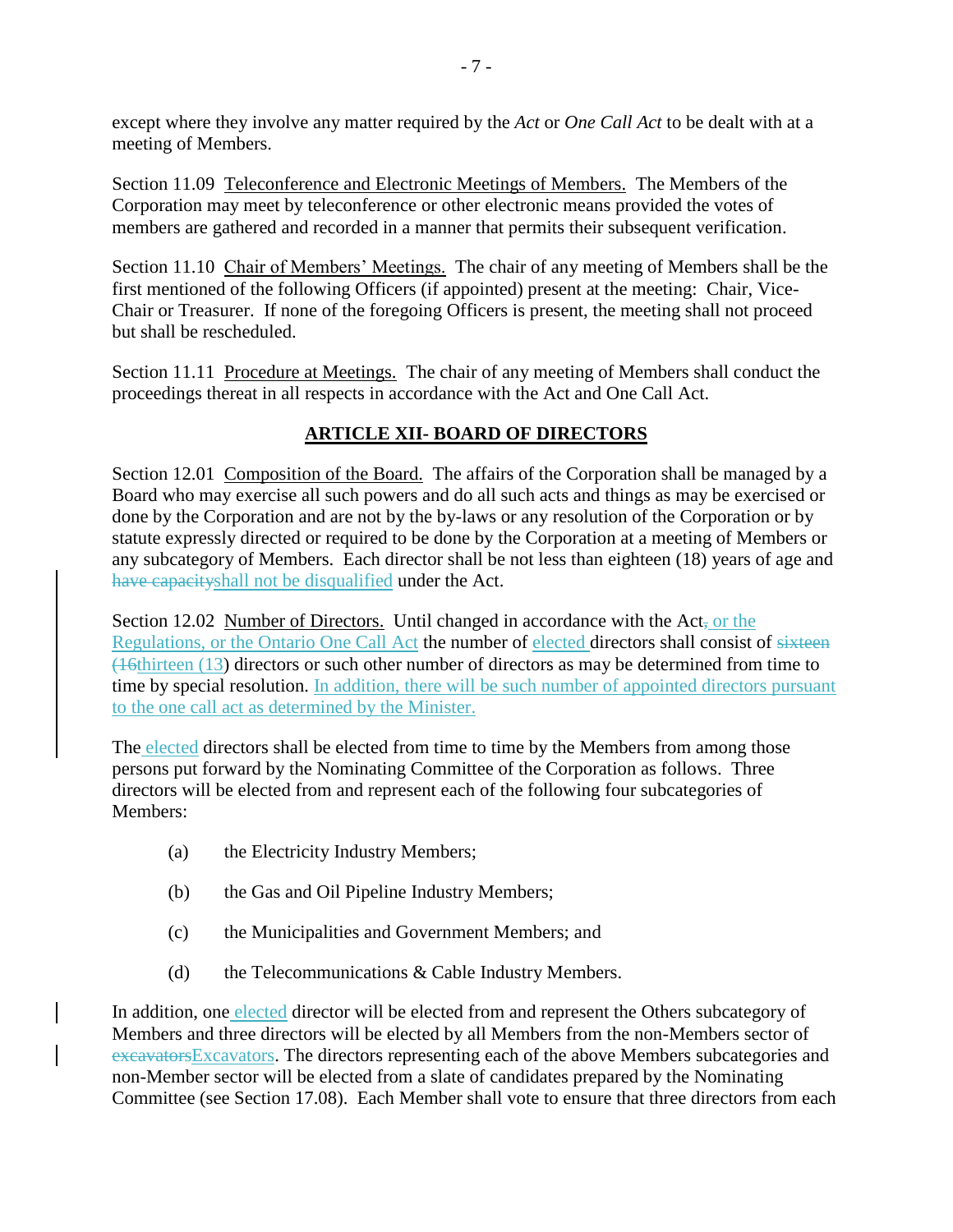of the four subcategories of Members, the one director from the Others subcategory and the three directors from non-Member excavatorsExcavators are elected.

Nominations for elected directors representing each Member subgroup and the non-Member sector on the Board shall be deposited by the respective Member subgroups with the Secretary of the Corporation prior to each annual meeting for the election of directors who shall work with the Nominating Committee to prepare a slate of elected directors for presentation to and election by the Members as aforesaid.

Section 12.03 Term. The term of each elected director shall be for a period of three (3) years. A director may serve for successive terms up to a total of nine (9) years in the aggregate, if so elected. In order that not all directors' terms will be the same, the Board will direct the Governance and Nominations Committee to develop a phased-in approach to staggered terms for elected directors across the various subcategories of Membership as part of their process of creating a slate of nominees, and their terms, to be put forward to the Members for election at the annual general meetings of Members.

Section 12.04 Appointed Directors. Pursuant to the One Call Act, in addition to elected directors there will be appointed directors who serve on the Board of Directors of the Corporation at the pleasure of the Minister under the One Call Act.

Section 12.05 Consent. All directors, whether elected or appointed, must consent in writing to be a director of the Corporation.

> Section 12.06. Vacation of Office. The office of director shall be vacated upon the occurrence of any of the following events:

- (i) the director resigns by delivering written notice of such resignation to the Secretary of the Corporation, which resignation shall take effect upon delivery;
- (ii) he or she is found by a court to be of unsound mind;
- (iii) he or she becomes bankrupt or suspends payment or compounds with his creditors;
- (iv) such director is removed from office in accordance with the Act; or
- (v) on death;

provided that if any vacancy shall occur for any reason, subject to the Act, the Ontario One Call Act and Regulations, the Board shall, by appointment, fill the vacancy with a new director representing the same Member subgroup from which for such director leaving was elected to the Board.

> Section 12.07 Validity of actions. No act or proceeding of any director or Board shall be deemed invalid or ineffective by reason of the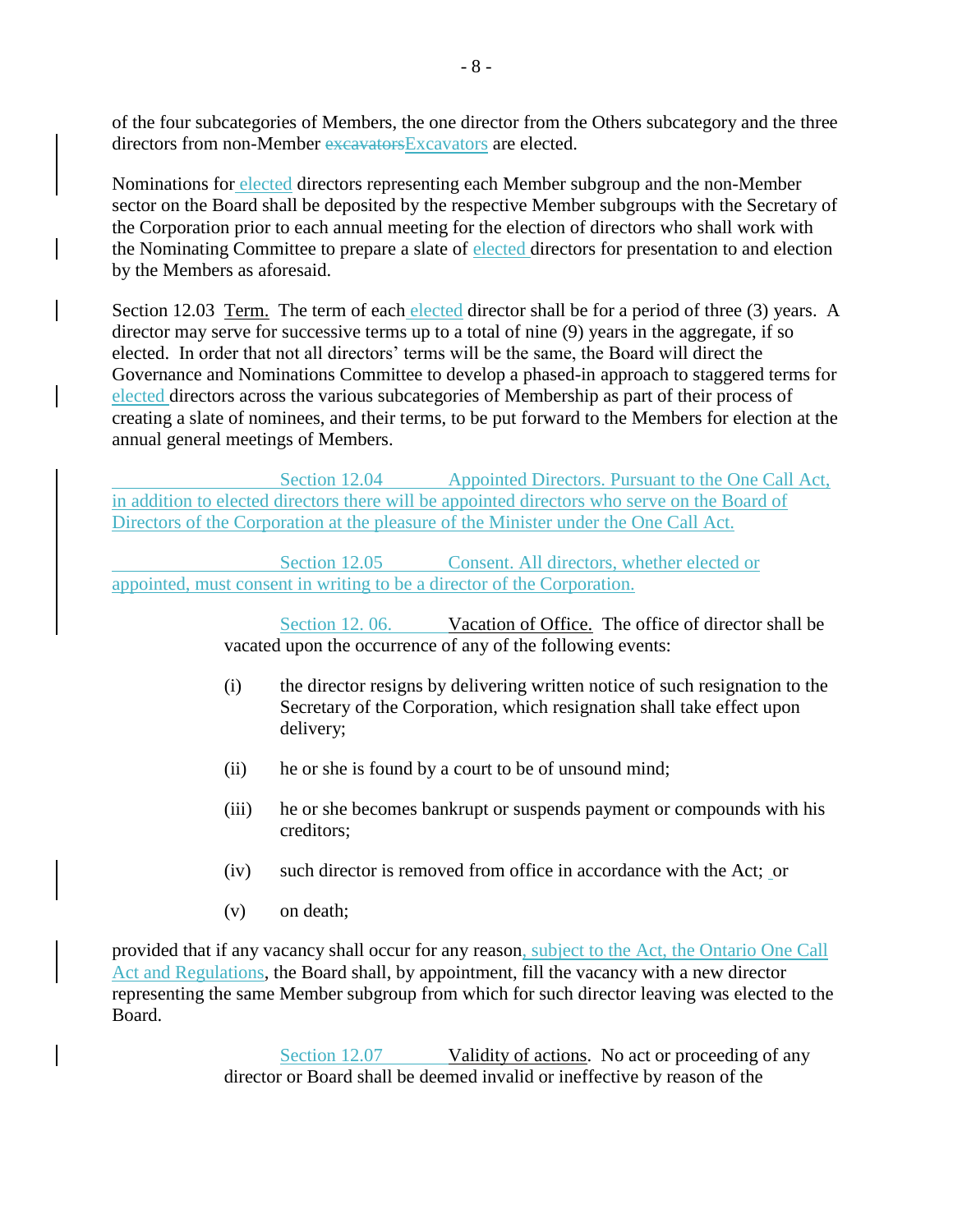subsequent ascertainment of any irregularity in regard to such act or proceeding or the qualification of such director or Board.

> Section 12.08. Directors' reliance. Directors may rely upon the accuracy of any statement or report prepared by the Corporation's auditors and shall not be responsible or held liable for any loss or damage resulting from acting upon such statement or report.

Section 12.09 Reimbursement of Expenses. Directors are entitled to be reimbursed for reasonable expenses incurred in attending Board meetings as determined by the Board policy from time to time. The Board may establish reasonable stipends to be paid to directors for attending Board meetings and committee meetings.

### **ARTICLE XIII- MEETINGS OF THE BOARD OF DIRECTORS**

Section 13.01 Quorum. A majority of the Board present in person or by teleconference or other electronic means shall constitute a quorum.

Section 13.02 Frequency of Meetings. The Board shall meet no less than four (4) times in each financial year of the Corporation, which meetings shall be held at a time and place to be determined by the Chair of the Corporation.

Section 13.03 Place of meeting and notice. Meetings of the Board may be held either at the headregistered office of the Corporation or at any place within or outside of Ontario. A meeting of the Board may be convened by the Chair or a Vice-Chair or any two directors at any time and the Secretary by direction of the Chair or a Vice-Chair or any two directors shall convene a meeting of directors.

Section 13.04 Notice of meeting. Meetings of the Board shall be held from time to time at the call of the Board or the Chair or any two directors. Notice of any meeting of the Board shall be delivered or e-mailed or otherwise communicated to each director not less than two (2) days (exclusive of the day on which the notice is delivered or e-mailed or otherwise communicated but inclusive of the day for which notice is given) before the meeting is to take place; provided always that meetings of the Board may be held at any time without formal notice if all the directors are present or those absent have waived notice or have signified their consent in writing or by fax, email or other communication addressed to the Secretary of the meeting being held in their absence. Notice of any meeting or any irregularity in any meeting or in the notice thereof may be waived by any director.

Section 13.05 Chair of Board Meetings. The chair of any meeting of the Board shall be the first mentioned of the following Officers (if appointed) present at the meeting: Chair, Vice-Chair or Treasurer. If none of the foregoing Officers is present, the meeting shall not proceed but shall be rescheduled.

Section 13.06 Invalidation. No error or omission in giving notice of any meeting of the Board or any adjourned meeting of the Board shall invalidate such meeting or make void any proceedings taken thereat and any director may at any time waive notice of any such meeting and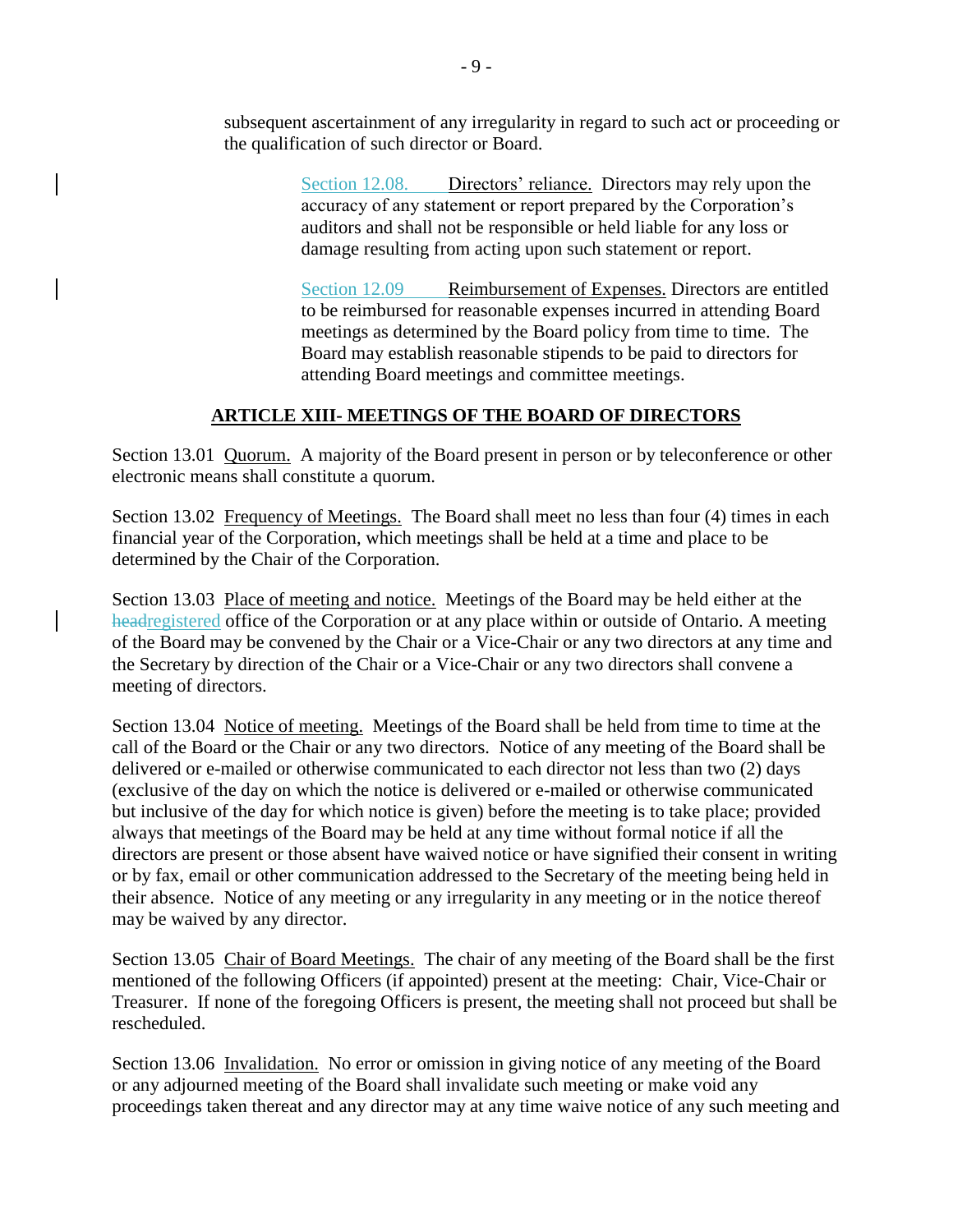may ratify, approve and confirm any or all proceedings taken or had thereat. For the purpose of sending notice to any director, the address of the director shall be his last address recorded on the books of the Corporation.

Section 13.07 Teleconference and Electronic Meetings. The Board may meet by teleconference or other electronic means at the Chair's discretion, provided that means for determining quorum and recording votes are in place. The Board of the Corporation may meet by other electronic means that permit each director to communicate adequately with each other director, provided that:

- (a) The mechanics of holding such a meeting and dealing specifically with how security issues should be handled, the procedure for establishing quorum and recording votes are in place;
- (b) each director has equal access to the specific means of communication to be used;

Section 13.08 Voting. Each director present at a meeting of the Board shall be entitled to one (1) vote on each matter. A Director is not entitled to vote by proxy or send a substitute to vote or attend at meetings of the Board. Any question arising at any meeting of the Board, or at committee meeting of the Board, shall be decided by a majority of votes.

Section 13.09 Casting Vote. In the case of an equality of votes for and against at any meeting of the Board, or at a committee meeting of the Board, the Chair shall have a second or deciding vote.

Section 13.10 Chair's Declaration Conclusive. A declaration by the Chair of the Board or committee of the Board meeting that a resolution has been carried by a particular majority, or not carried, as the case may be, shall be conclusive.

## **ARTICLE XIV– POWERS**

Section 14.01 General. The directors of the Corporation may administer the affairs of the Corporation in all things and make or cause to be made for the Corporation, in its name, any kind of contract which the Corporation may lawfully enter into and, save as hereinafter provided, may exercise all such other powers and do all such other acts and things as the Corporation, under the Act or One Call Act or otherwise, is authorized to exercise and do. The Corporation may also create Rules and Policies governing Members and Excavators provided that such Rules and Policies are not inconsistent with the Act or Regulations.

Section 14.02 Borrowing. The Board of the Corporation may, from time to time:

- (a) borrow money upon the credit of the Corporation;
- (b) issue, reissue, sell or pledge debt obligations of the Corporation;
- (c) give a guarantee on behalf of the Corporation to secure performance of an obligation of any person; and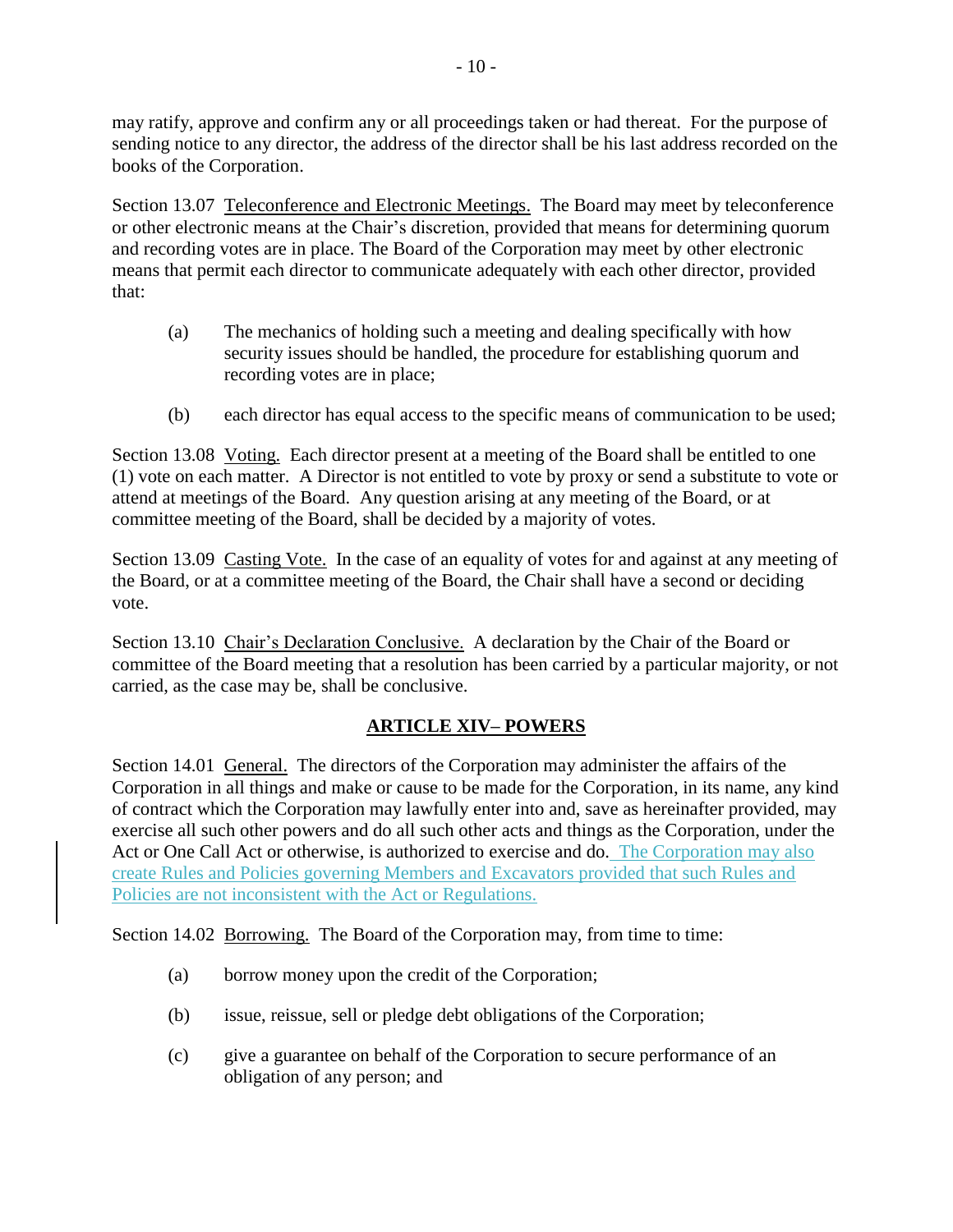(d) mortgage, pledge or otherwise create a security interest in all or any property of the Corporation, owned or subsequently acquired, to secure any obligation of the Corporation.

The powers hereby conferred shall be effective as of the date of enactment of this By-Law and shall be deemed to be in supplement of and not in substitution for any powers to borrow money for the purposes of the Corporation possessed by its directors or officers independently of this By-Law.

#### **ARTICLE XV - OFFICERS**

Section 15.01 Offices. The offices of the Corporation shall consist of the Chair, the Vice-Chair, the Treasurer, the Secretary, and any such other offices as the Board may by by-law determine. No person may hold more than one of these offices simultaneously.

Section 15.02 Manner of Appointment. The Board shall within thirty (30) days after the annual meeting of Members of the Corporation appoint the officers as herein described as they may consider advisable.

Section 15.03 Term. All officers of the Corporation shall hold office for a term of one (1) year from the date of appointment or until their successors are appointed in their stead. Any vacancy occurring in respect of any office may be filled at any time by the Board.

Section 15.04 Chair. The Chair will be appointed by the directors from among them for a one (1) year term.

The Chair of the Board shall preside over all Board meetings, setting their agenda and ensuring that they are run both effectively and efficiently (typically following Robert's Rules of Order). At meetings, the Chair will ensure that all directors have an opportunity to participate and provide perspective.

The Chair must also ensure that the governance protocols and framework outlined within the Corporation's by-laws are adhered to.

The Chair is accountable to the Board being elected by (and from among) the Board's directors.

The Chair may be re-appointed for a maximum of six (6) years and no more than up to three (3) consecutive one year terms at a time.

Section 15.05 Vice-Chair. The Vice-Chair will be appointed by the directors from their own number for a one  $(1)$  year term.

The Vice-Chair will take on the role of Chair for meetings, in the absence of the Chair, and will become the Chair, when the current Chair's term ends (and if all eligibility criteria have been met).

The Vice-Chair should always be a director.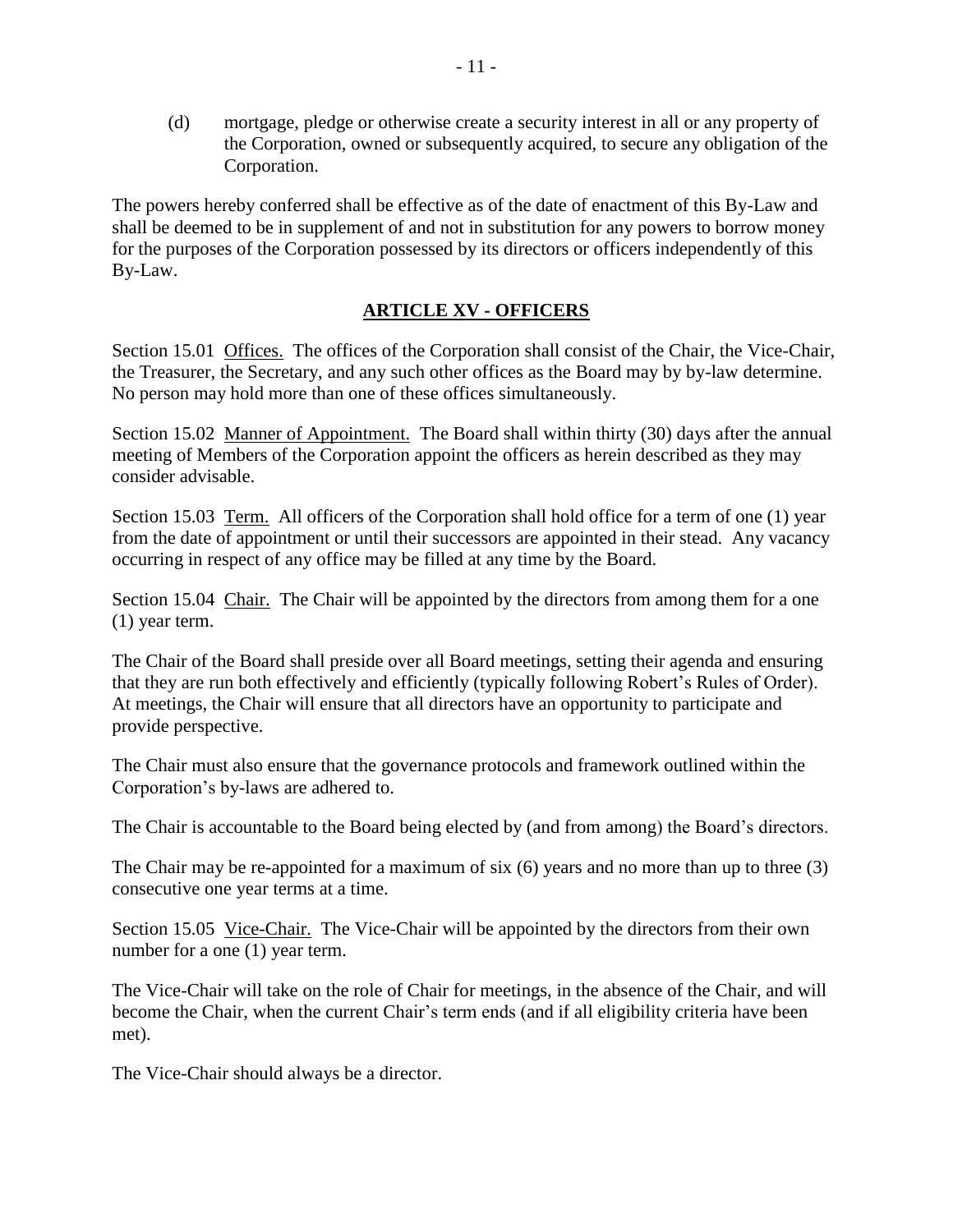Section 15.06 President.Executive Director. The Corporation may, if desired, appoint a Presidentan Executive Director and assign to such office such duties and powers as the Board may deem appropriate.

Section 15.07 Secretary. The Secretary will be appointed annually and, need not be a director and may continue to hold office for as long as the Board wishes.

The Secretary is responsible for the Corporation's general correspondence and communication, as well as preparing (and disseminating) meeting agenda and minutes. The Secretary must ensure that adequate notes of Board meetings and decisions are made, and are available for review when required.

The Secretary is also required to maintain the Corporation's membership list and the eligibility of Members to vote at the Corporation's Annual General Meeting or for directors.

The Secretary is responsible for meeting the Corporation's document filing deadlines and requirements.

Section 15.08 Treasurer. The Treasurer will be appointed annually, must be a Director and may continue to hold office for as long as the Board wishes.

The Treasurer is responsible for overseeing all the Corporation's financial transactions, maintaining the Corporation's bank accounts, and monitoring how the Corporation is performing with respect to its budget.

While day-to-day financial transactions are the responsibility of the Corporation's management, the Treasurer may be required to be a co-signatory on Corporation's cheques (depending on the level of authority that is delegated to management).

The Treasurer is responsible for ensuring that all the Corporation's financial reports are prepared accurately, audited and filed as required. Additionally, the Treasurer will chair the Finance and Audit sub-committee.

The Treasurer shall have custody of the funds and securities of the Corporation and shall keep or cause to be kept full and accurate accounts of all assets, liabilities, receipts and disbursements of the Corporation in the books belonging to the Corporation and shall deposit or cause to be deposited all monies, securities and other valuable effects in the name and to the credit of the Corporation in such chartered bank or trust company, or, in the case of securities, with such registered dealer in securities as may be designated by the Board from time to time. The Treasurer shall disburse or cause to be disbursed the funds of the Corporation as may be directed by proper authority taking proper vouchers for such disbursements, and shall render to the Chair and directors at a regular meeting of the Board, or whenever they may require it, an accounting of all the transactions and a statement of the financial position of the Corporation. The Treasurer shall also perform or cause to be performed such other duties as may from time to time be directed by the Board.

Section 15.09 Other. The Board may appoint such other officers as from time to time are considered advisable and assign such duties to them by resolution of the Board.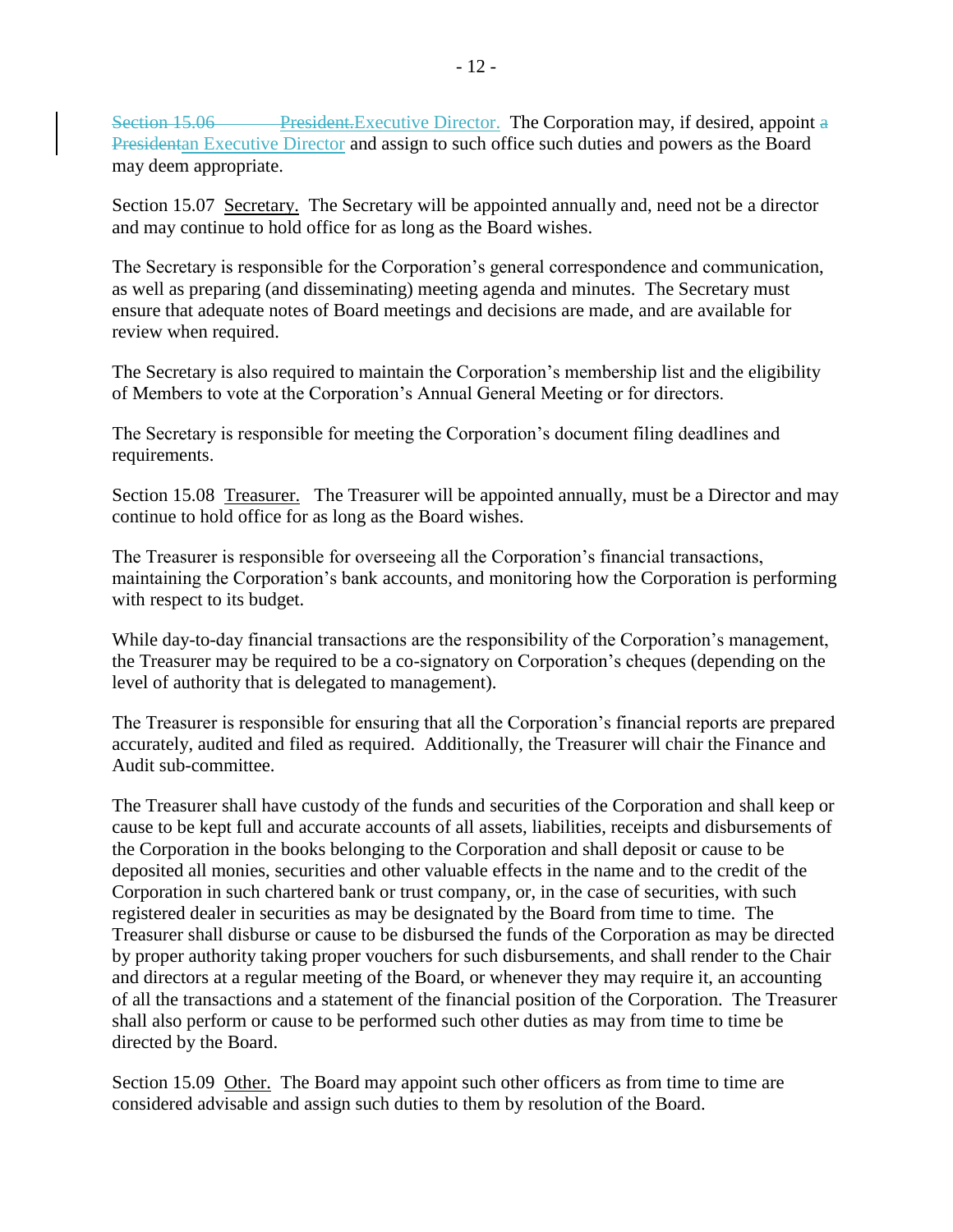Section 15.10 Remuneration. The directors may fix the remuneration (if any) to be paid to the officers of the Corporation.

Section 15.11 Vacation of Office. The office of an officer shall be vacated upon the occurrence of any of the following events:

- (i) the officer resigns by delivering a written notice of such resignation to the Secretary of the Corporation, which resignation shall take effect upon delivery;
- (ii) the officer is found by a court to be of unsound mind;
- (iii) the officer becomes bankrupt or suspends payment or compounds with their creditors;
- (iv) if at a duly called board meeting, a resolution is passed by at least 75% (seventy-five per cent) of votes cast, removing the officer; or
- (v) on death;

provided that if any vacancy shall occur for any reason, the Board by majority vote may fill the vacancy.

# **ARTICLE XVI - COMMITTEES**

Section 16.01 Board Standing Committees. Ontario One Call The Corporation will have the following standing committees of the Board:

- (a) Executive Committee
- (b) Operations Committee
- (c) Risk, Finance and Audit Committee
- (d) Human Resources, Governance and Nomination Committee
- (e) Compliance Committee
- (f) Appeals Committee

Section 16.02 Terms of Reference. The Board shall develop terms of reference for each standing committee and approve them by resolution. Such terms of reference shall include responsibilities, membership and voting, frequency of meetings, quorum, reporting and term of appointment, if any. Amendments to such terms of reference shall also require approval by Board resolution.

Section 16.03 Appointment. The Board shall by resolution appoint individuals to the standing committees in accordance with the terms of reference for each such committee.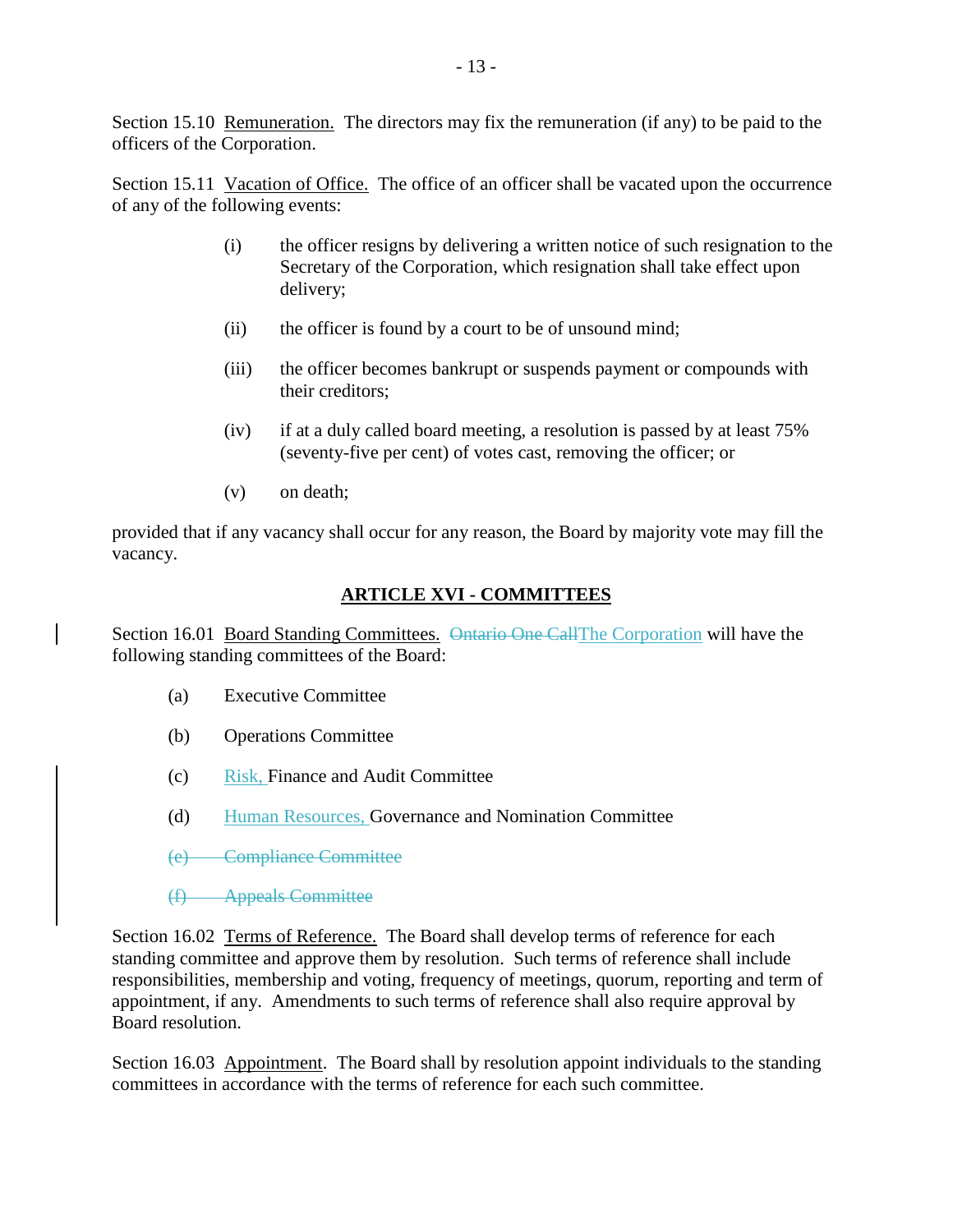Section 16.05 Executive Committee. The Executive Committee shall exercise, during intervals between meetings of the Board, all of the powers of the Board in the administration of the affairs of the Corporation, subject to the limitations of applicable law.

Section 16.06 Operations Committee. The Operations Committee will review, advise and further the Board's strategic direction on the major operational activities of the Corporation and provide recommendations to the Board, in accordance with the terms of reference for such Committee as approved by the Board from time to time in accordance with Section 16.02.

Section 16.07 Risk, Finance and Audit Committee. The Risk, Finance and Audit Committee will oversee all elements of the Corporation's banking, financial reporting and risk management, in accordance with the terms of reference for such Committee as approved by the Board from time to time in accordance with Section 16.02.

Section 16.08 – Human Resources, Governance and Nomination Committee. The Human Resources, Governance and Nomination Committee will oversee the nominations process for Board candidates and review and recommend changes to the Board relating to the governance of the Corporation, in accordance with the terms of reference for such Committee as approved by the Board from time to time in accordance with Section 16.02.

Section 16.09 Compliance Committee. The Compliance Committee shall use the powers contained within the One Call Act and its regulations to ensure broad compliance with the requirements of the Act by both Members of the Corporation and excavators.

Responsibilities of the Compliance Committee include the following:

- (a) The Compliance Committee will understand the requirements of the One Call Act and its powers to enforce compliance.
- (b) It will communicate to Members on an ongoing basis around expectations and areas of concern. The objective is a "no surprises" approach to enforcement.
- (c) It will have a clear, written and escalating means of informing Members or excavators about their non-compliance and the resulting enforcement actions with appropriate policies articulating same.
- (d) It will focus on using the powers under the Act to leverage consistent compliance, ahead of using the powers in a punitive manner.
- (e) It will follow the direction of the Board to examine areas of particular concern to the broader stakeholders of Ontario One Call.
- (f) It will determine with other enforcement agencies areas of overlapping and individual jurisdiction so that Members do not suffer undue investigations by multiple parties for the same offence.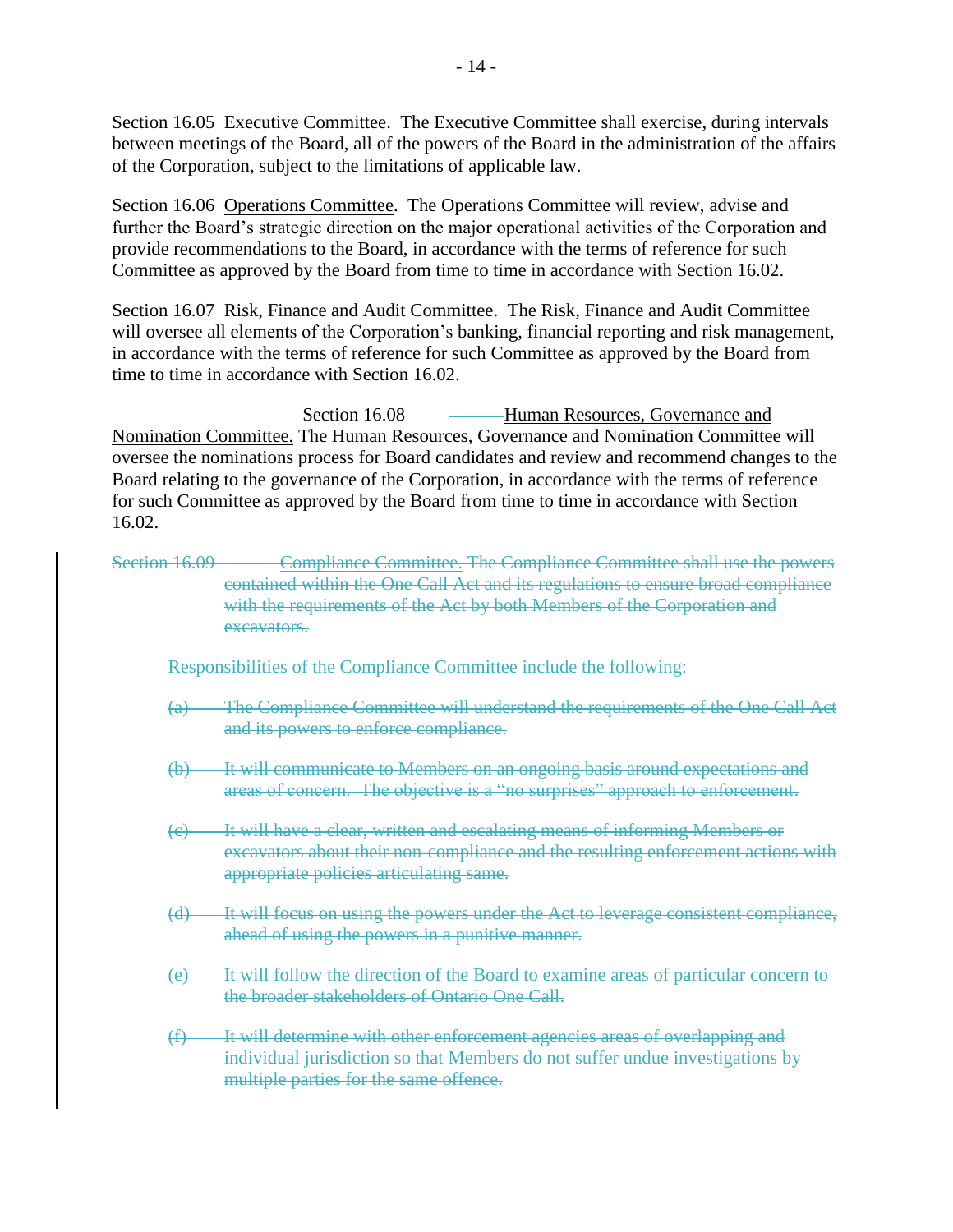- $(e)$  It will ensure that Members are provided the opportunity to review evidence that the Committee will consider, and provide information regarding the matter under consideration before the Committee reviews the matter formally. Members and excavators may appear before the Committee, in person or in writing.
- (h) It will conduct hearings into non-compliance by Members.
- (i) It will avoid any possible conflicts of interests with compliance activities.
- Section 16.10 Appeals Committee. The Appeals Committee shall hear appeals from the decisions of the Compliance Committee of the Corporation and to render decisions thereon. The Appeals Committee will conduct fair and independent review of a decision of the Compliance Committee as required, permit submissions in writing and orally by the person appealing the decision of the Compliance Committee and by the Compliance Committee and provide written reasons for its decisions after such review.

Section 16.09 Other Committees. The Board may create other Board or non-Board Committees. The Board will approved termapprove the terms of reference for any such committee when they are created in accordance with Section 16.02.

#### **ARTICLE XVII- LIABILITY OF DIRECTORS AND OFFICERS**

Section 17.01 Indemnity. Every director and officer (or former director or officer) of the Corporation and his or her heirs, executors, administrators and estates shall from time to time and at all times be indemnified and saved harmless by the Corporation from and against all costs, charges and expenses, including an amount paid to settle an action or satisfy a judgment, reasonably incurred by such individual in respect of any civil, criminal, administrative, investigative or other action or proceeding in which the individual is involved because of this association with the Corporation.

Section 17.02 Limitation. A Corporation shall not indemnity an individual under Section 17.01 unless:

- (a) the individual acted honestly and in good faith with a view to the best interests of the Corporation; and
- (b) if the matter is a criminal or administrative proceeding that is enforced by a monetary penalty, the individual had reasonable grounds for believing that his or her conduct was lawful.

Section 17.03 Derivative Actions. The Corporation may, with the approval of the court, indemnify an individual referred to in Section 17.01, in respect of an action by or on behalf of the Corporation to obtain a judgment in its favour to which the individual is made a party because of the individual's association with the Corporation as described in Section 17.01,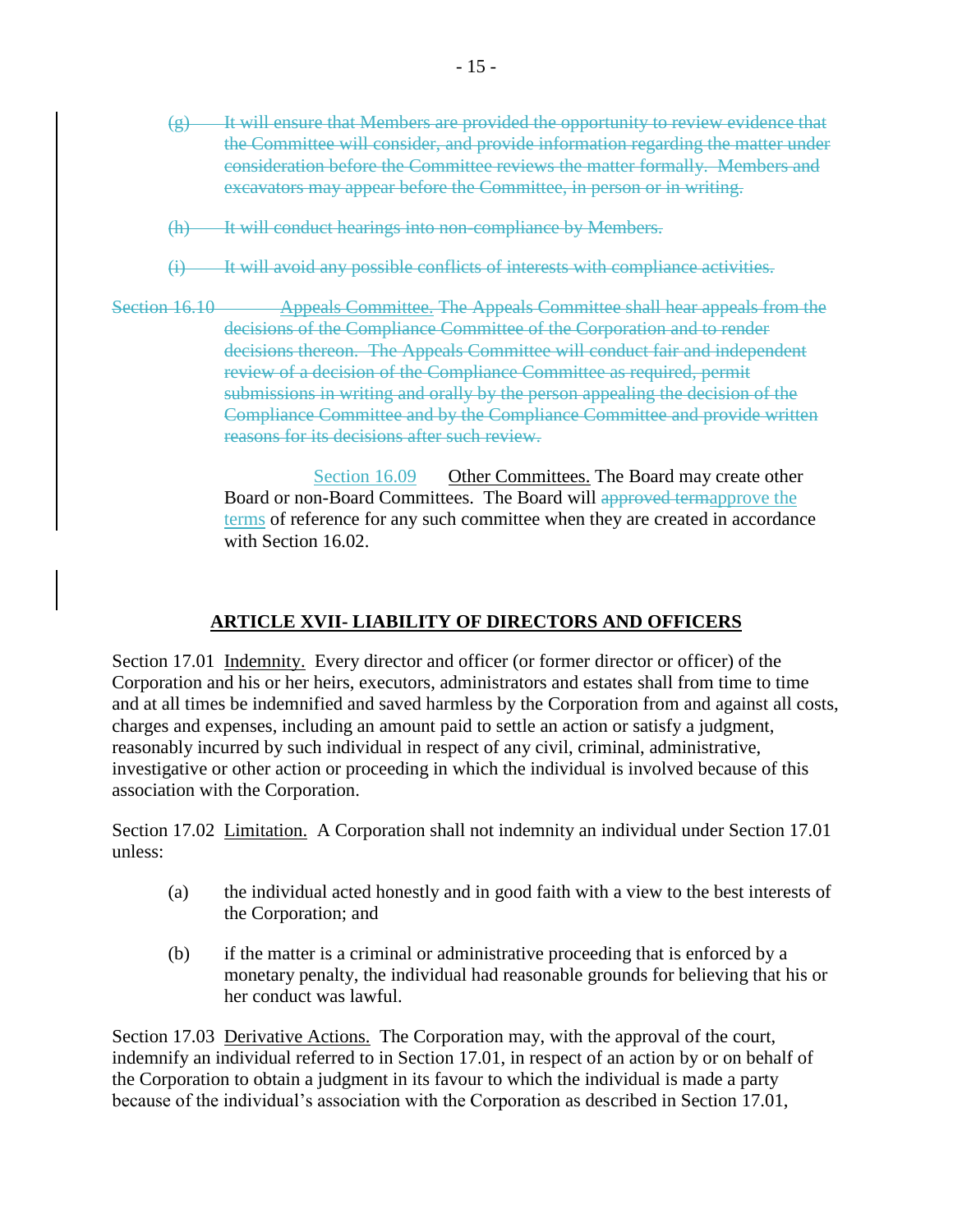against all costs, charges and expenses reasonably incurred by the individual in connection with such action, if the individual fulfils the conditions set out in Section 17.02.

Section 17.04 Right to Indemnity. Despite Section 17.01, an individual referred to in that section is entitled to indemnity from the Corporation in respect of all costs, charges and expenses reasonably incurred by the individual in connection with the defence of any civil, criminal, administrative, investigative or other action or proceeding to which the individual is subject because of the individual's association with the Corporation as described in Section 17.01, if the individual,

- (a) was not judged by any court or other competent authority to have committed any fault or omitted to do anything that the individual ought to have done; and
- (b) fulfils the conditions set out in Section 17.02.

Section 17.05 Insurance. The Corporation may purchase and maintain insurance for the benefit of an individual referred to in Section 17.01 against any liability incurred by the individual,

- (a) in the individual's capacity as a director or officer of the Corporation; or
- (b) in the individual's capacity as a director or officer, if the individual acts or acted in that capacity at the Corporation's request.

## **ARTICLE XVIII- CONFLICTS OF INTEREST**

Section 18.01 Interest in Contracts. Subject to compliance with the Act , the One Call Act and the applicable provisions of the by-laws of the Corporation, no director or officer shall be disqualified from such position by reason of contracting with the Corporation, nor shall any contract or arrangement entered into, by or on behalf of the Corporation, with any director or officer (or in which such contract or arrangement any such individual is in any way interested) be subject to being voided provided that the director or officer has complied with [Section 18.02.](#page-19-0)

<span id="page-19-0"></span>Section 18.02 Declaration of Interest. Every director or officer who is in any way, either directly or indirectly interested in a contract, transaction or arrangement or a proposed contract, proposed transaction or a proposed arrangement with the Corporation, shall declare such interest to the extent and in the manner required by the Act, the *One Call Act* and any policies of the Corporation and shall refrain, to the extent required by the Act*,* the *One Call Act* or the policies of the Corporation, from voting in respect of the contract or arrangement or proposed contract or proposed arrangement.

# **ARTICLE XIX – SERVICES TO BE PROVIDED BY THE CORPORATION**

Section 19.01 Services. The Corporation will provide the following services:

(a) provide and maintain a call system, located within the Province of Ontario and operated pursuant to the terms of the One Call Act utilizing the primary telephone number which is the telephone number designated by the Corporation from time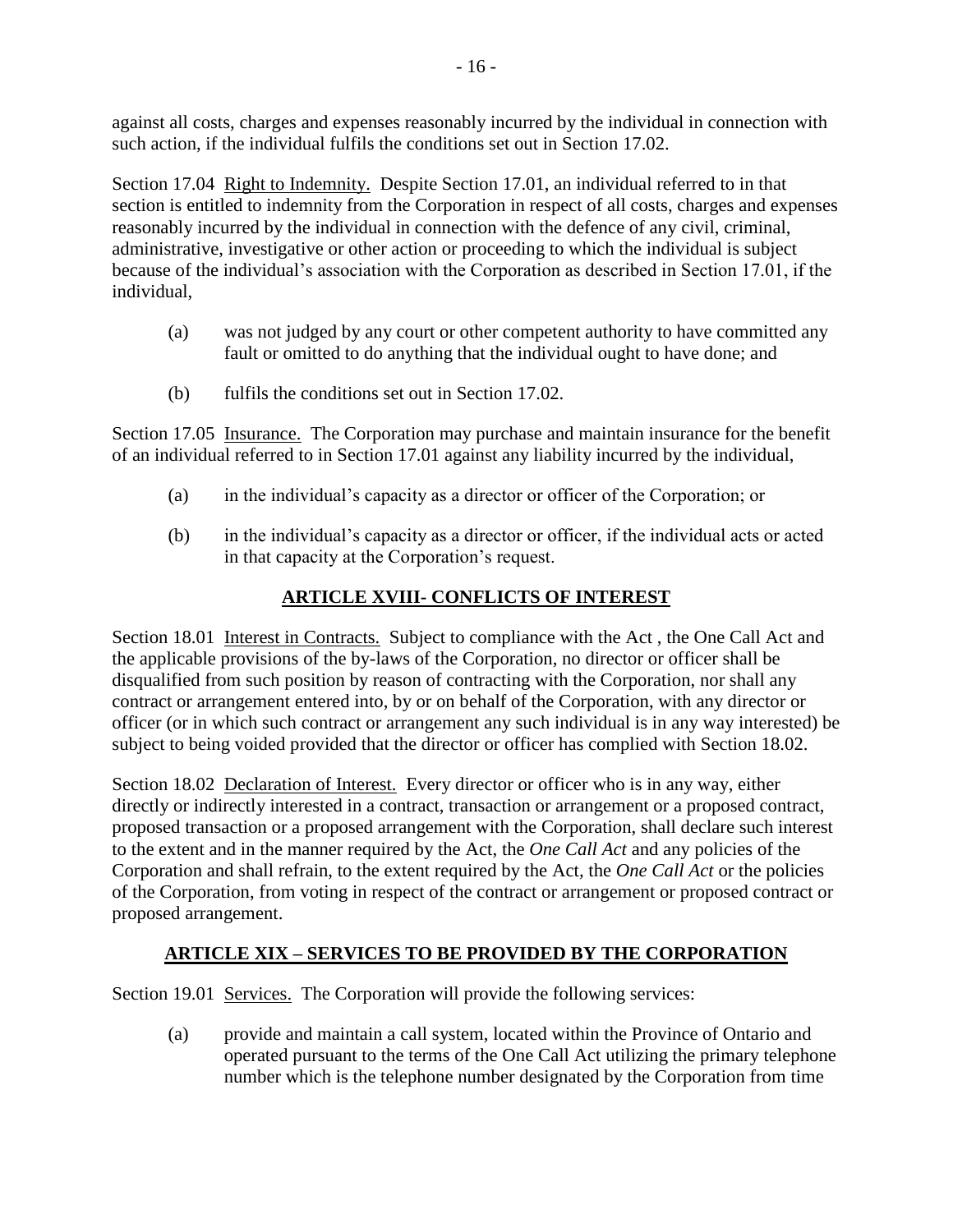to enable an excavatorExcavator or Member make a locate request by telephone or other means of communication which requires the use of a telephone number;

- (b) provide a digital voice recorder (or equivalent) to record all  $\frac{ex\text{cavator}}{ex\text{cavator}}$ locate requests. The recording shall identify the date and time of each such recording and tapes of conversations containing excavatorExcavator locate requests shall be provided upon request of the Member, the Member to pay the cost of producing the tape;
- (c) retain possession of all original tapes, facsimiles and all other records in its possession or control of excavatorExcavator locate requests relating to the Member for the period specified in the Specifications. Said tapes, facsimiles and other records shall remain the property of the Corporation at all times but originals may be requested in writing by the Member for the defence of claims or any other reason;
- (d) in the event the testimony or evidence of any of Corporation's employees or agents is requested by the Member to appear before any tribunal, arbitrator, hearing or court of law, regarding work performed for the Member compensation for time and expenses of any such witness for their testimony shall be negotiated between the Corporation and the Member at that time but in any event, shall not be greater than the current rate of remuneration;
- (e) provide reasonable and adequate security in connection with all information provided to the Corporation by the Member and all communications from the Corporation to the Member and keep confidential information provided to it by Members that is confidential to the Member and made knwnknown to the Corporation as such or a reasonable person ought to know is confidential to the Member;
- (f) ensure that any computer system which it will use to interface or communicate with any of the Member's systems does not contain any pre-programmed devices which could affect the operation and performance of the Member's computer system without the Member's authorization. The foregoing includes, without limiting the generality of the foregoing, devices such as viruses, bugs, "time bombs", "drop dead devices", and "Trojan horses";
- (g) ensure that any computer system which will interface or communicate with any of the Member's systems will provide sufficient security to prevent any unauthorized access to the Member's system through Corporation's computer system; and
- (h) ensure the primary telephone number shall be a toll-free number.

Section 19.02 Dispute Resolution. If a dispute arises between a Member and the Corporation, the Member shall deliver to the Corporation all information available to the Member in writing regarding the dispute to the Executive Director of the Corporation. Should the dispute remain unresolved or unable to meet a further mutually agreed timeline, the issue will be brought forth to the requisite Committee. If a resolution cannot be found at this level or the Committee is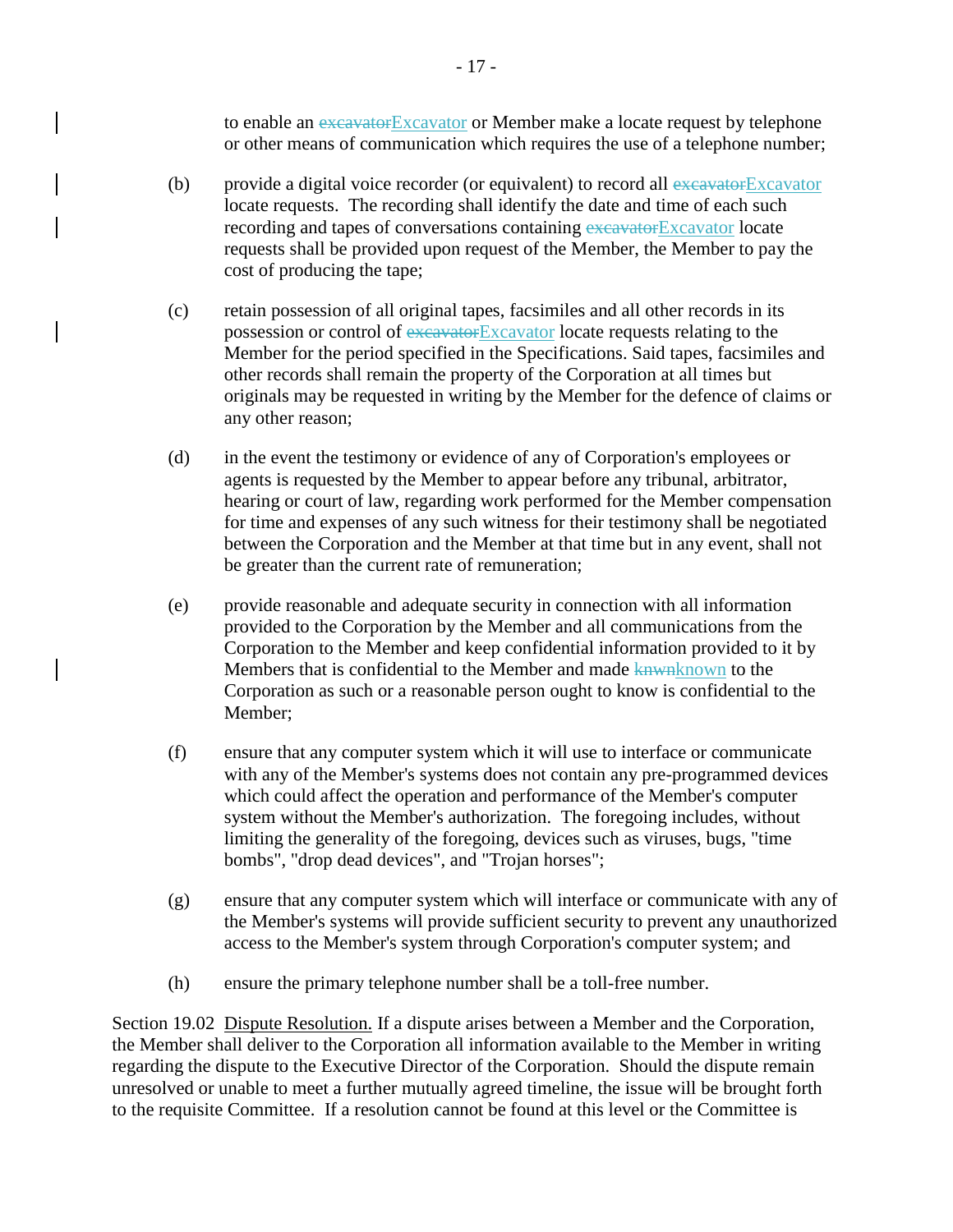unable to meet a further mutually agreed timeline, the dispute shall be put forth to the Chair of the Board of Directors for review. Notwithstanding the foregoing, and subject to the One Call Act and regulations if the dispute arises out of a complaint or compliance investigation under the Corporation's Rules, the Rules and the Dispute Resolution Policy shall apply conclusively to any such dispute.

## **ARTICLE XX – TERMS AND CONDITIONS AND ENFORCEMENT**

Section 20.01 Terms and Conditions. Members are required to comply at all times with the terms and conditions annexed to this By-law as Schedule 2 and the Corporation's Rules and published Policies.

Section 20.02 Enforcement. Failure by Members or Excavators to comply with the terms and conditions annexed as Schedule 2 to this By-Law and the Rules will be dealt with in accordance with Part Hthe Act, the Regulations, the Rules and published Policies of Schedule 2 annexed to this By-Law.

Section 20.03 Enforcement - excavators. The the Corporation will follow the process set out in Schedule 3 to the By-law in respect of enforcing the One Call Act against excavators.

## **ARTICLE XXI - BY-LAWS**

Section 21.01 Creation of By-Laws. The Board may from time to time make by-laws not contrary to the One Call Act or the Act or Regulations may formulate, amend, vary or repeal the same. Such repeals, amendments or variations must be confirmed or approved by a majority vote of two-thirds of the Members of the Corporation at a members' meeting duly called for that purpose as set out in Sections 10.02 and 10.03 of this By-law.

Section 21.02 Repeal and Amendment. No repeal, amendment or variation in respect of this bylaw or any subsequent repeal, amendment or variation of this by-law shall be in force or acted upon until it has received the two-thirdsmajority approval described in Section 2021.01 of this By-law.

Section 21.03 Repeal of By-Law No. $\frac{12}{2}$ . By-law No.  $\frac{12}{2}$  is repealed on the coming into force of this By-law No.  $23$ .

Section 21.04 By-Law No.  $\frac{23}{10}$ . The This By-law No. 3 will come into effect on the date when the Lieutenant Governor in Council of Ontario first makes regulations under the One Call Act.\_\_\_\_\_\_\_\_\_\_\_\_\_\_\_\_.

MADE as of

Chair